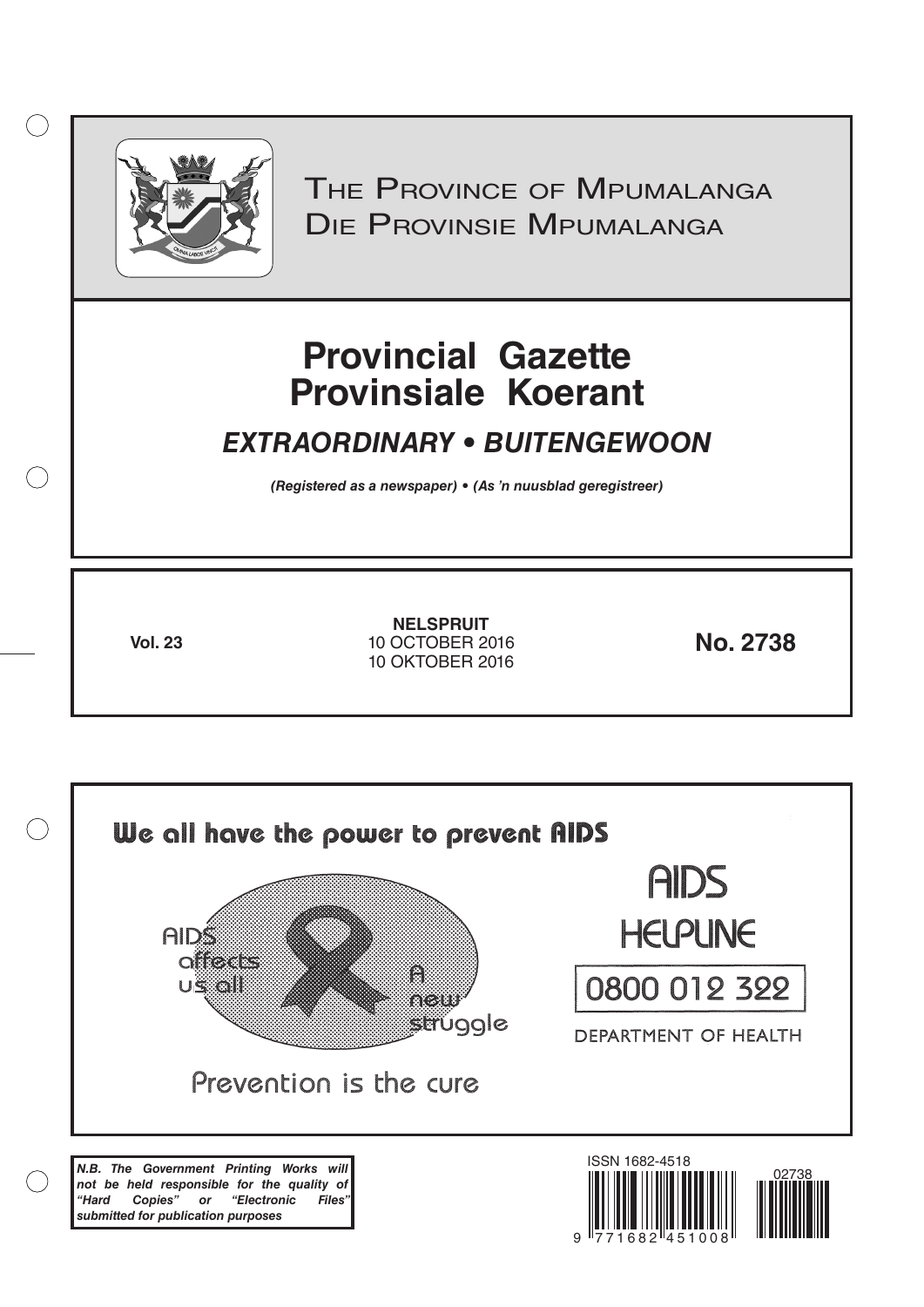This gazette is also available free online at **www.gpwonline.co.za**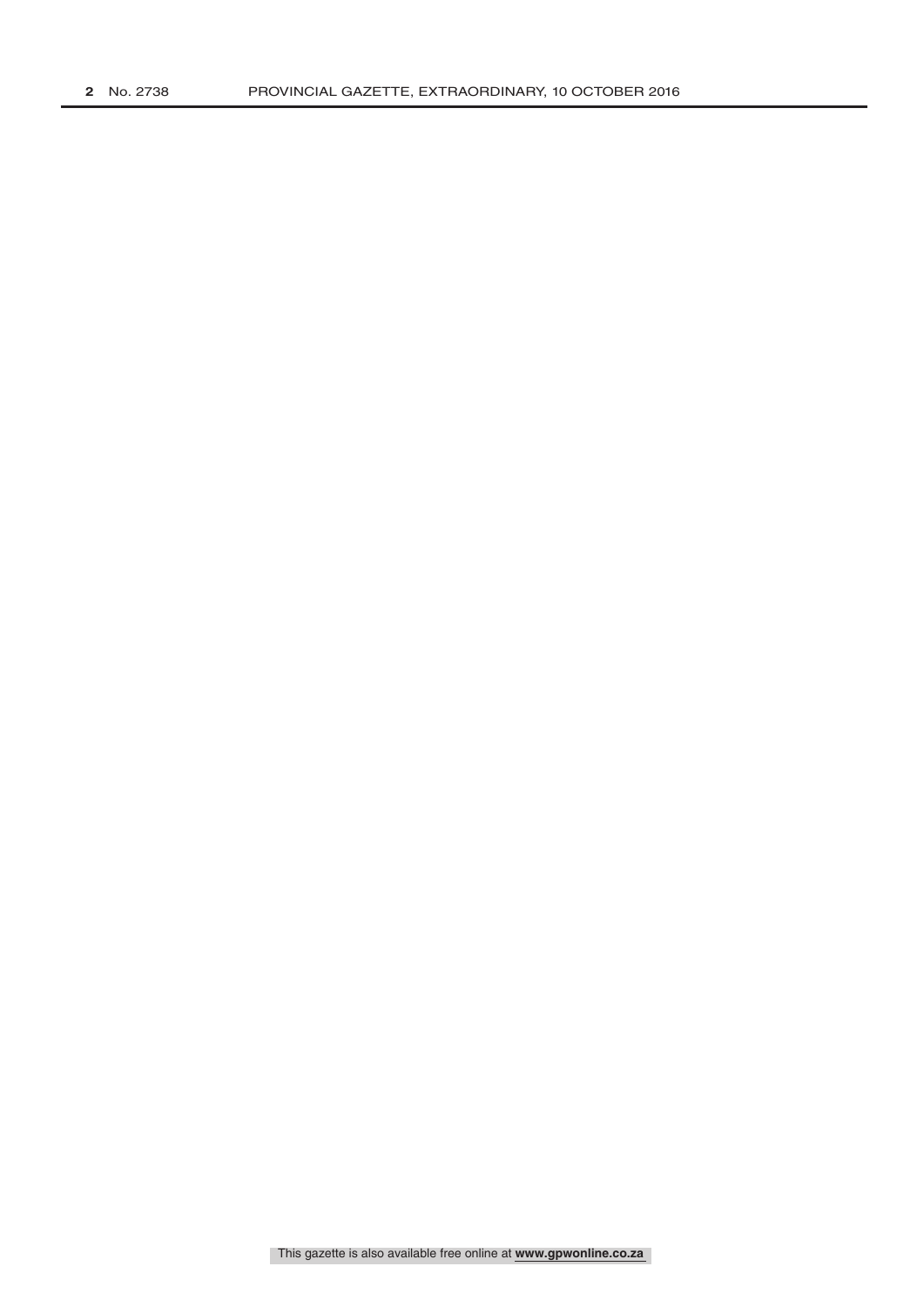### **IMPORTANT NOTICE:**

**The GovernmenT PrinTinG Works Will noT be held resPonsible for any errors ThaT miGhT occur due To The submission of incomPleTe / incorrecT / illeGible coPy.**

**no fuTure queries Will be handled in connecTion WiTh The above.**

#### **CONTENTS**

|     |                                                                                                            | Gazette | Page |
|-----|------------------------------------------------------------------------------------------------------------|---------|------|
|     |                                                                                                            | No.     | No.  |
|     | LOCAL AUTHORITY NOTICES • PLAASLIKE OWERHEIDS KENNISGEWINGS                                                |         |      |
| 100 | Town Planning and Townships Ordinance (15/1986) as amended: Portion 1 of Erf 5112 Township of Middelburg   |         |      |
| 101 | Town Planning and Townships Ordinance (15/1986): Portion 2 of ERf 529 Township of Middelburg               | 2738    | 5    |
| 101 | Town Planning and Townships Ordinance (15/1986): Portion 2 of Erf 529 Township of Middelburg               | 2738    | 6    |
| 102 | Town Planning and Townships Ordinance (15/1986): Portion 1 of Erf 207 Township of Kwazamokuhle             | 2738    |      |
| 103 | Town Planning and Townships Ordinance (15/1986): Portion 75 of the farmn Vaalbank 289 JS                   | 2738    |      |
| 104 | Town-planning and Townships Ordinance (15/1986), as amended: Rezoning of Portion 3 of Erf 149, Township    |         |      |
|     |                                                                                                            | 2738    | 9    |
| 105 | Town-planning and Townships Ordinance (15/1986), as amended: Rezoning of Remainder of Erf 565,             |         |      |
|     |                                                                                                            | 2738    | 10   |
| 106 | Town Planning and Townships Ordinance (15/1986): Erf 3718 Township of Kwazamokuhle Extension 5             | 2738    | 11   |
| 107 | Town-planning and Townships Ordinance (15/1986), as amended: Permanent closuire of a portion of Park Erf   |         |      |
|     |                                                                                                            | 2738    | 12   |
| 108 | Town-planning and Townships Ordinance (15/1986), as amended: Rezoning of Erf 168 of the Farm               |         |      |
|     |                                                                                                            | 2738    | 13   |
| 109 | Town Planning and Townships Ordinance (15/1986): Remainder of Erf 115 Township of Middelburg               | 2738    | 14   |
| 110 |                                                                                                            | 2738    | 15   |
| 111 | Town Planning and Townships Ordinance (15/1986): Portion 354 (a portion of the Remainder of Portion 27) of |         |      |
|     |                                                                                                            | 2738    | 21   |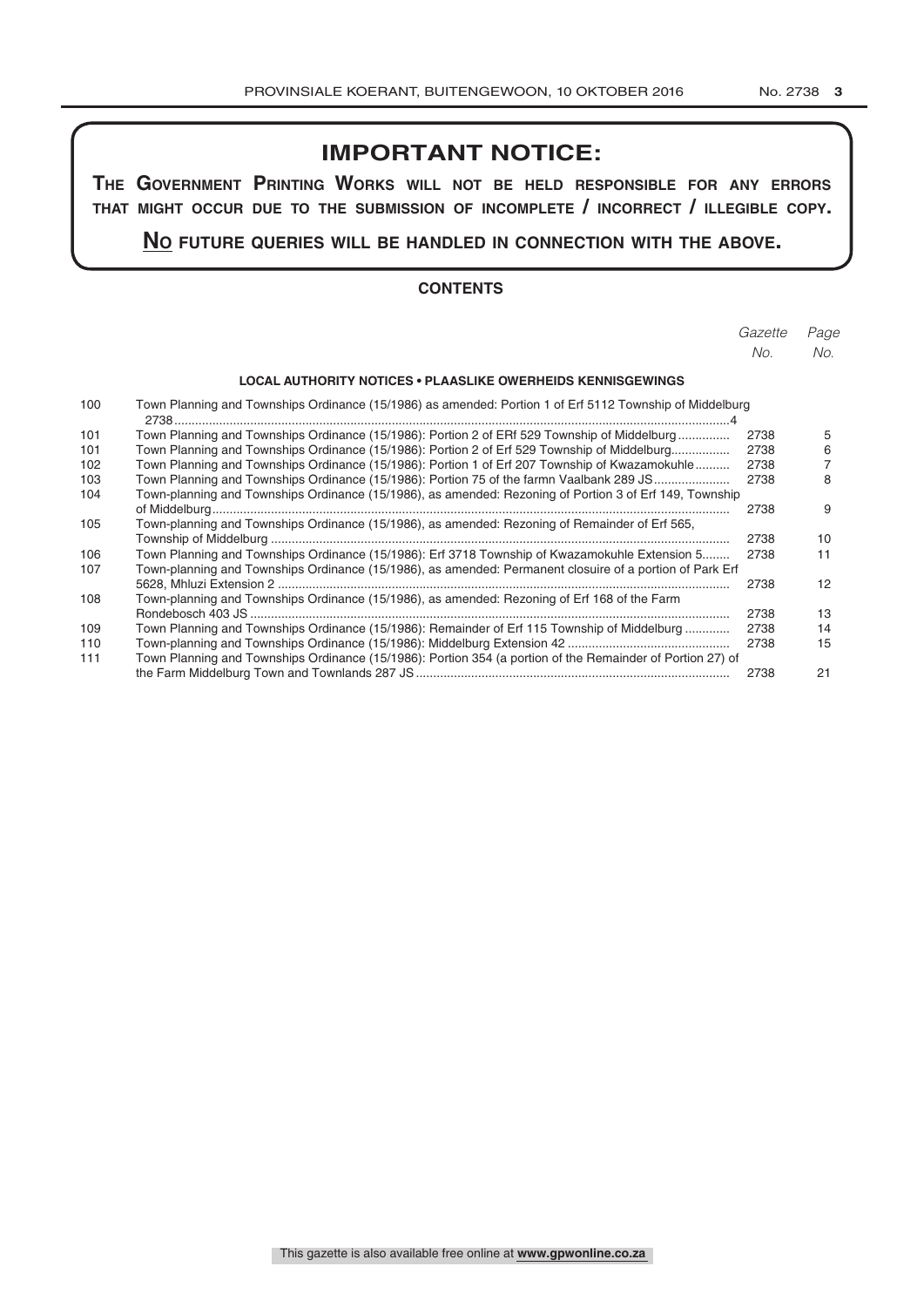### Local Authority Notices • Plaaslike Owerheids Kennisgewings

#### **LOCAL AUTHORITY NOTICE 100 OF 2016**

## **STEVE TSHWETE AMENDMENT SCHEME 582 NOTICE OF APPROVAL**

Notice is hereby given in terms of Section 57(1)(a) of the Town Planning and Township Ordinance, 1986 (Ordinance 15 of 1986, as amended) that the Steve Tshwete Local Municipality, has approved the amendment of the Steve Tshwete Town Planning Scheme, 2004 by the rezoning of **Portion 1 of Erf 5112 Township of Middelburg** from **"Parking"** to **"Institutional".**

Map 3 and the scheme clause of the amendment scheme will lie open for inspection at all reasonable times at the office of the Director-General, Mpumalanga, Provincial Administration, Department of Agriculture, Rural Development and Land Administration, Mbombela, as well as at the Municipal Manager, Municipal Buildings, Wanderers Avenue, Middelburg.

This amendment is known as Steve Tshwete Amendment Scheme **582** and shall come into operation on the date of publication of this notice.

> **SM Mnguni Acting Municipal Manager**

Municipal Offices Wanderers Avenue P.O. Box 14 **MIDDELBURG** 1050

**DATE:** 14/10/2016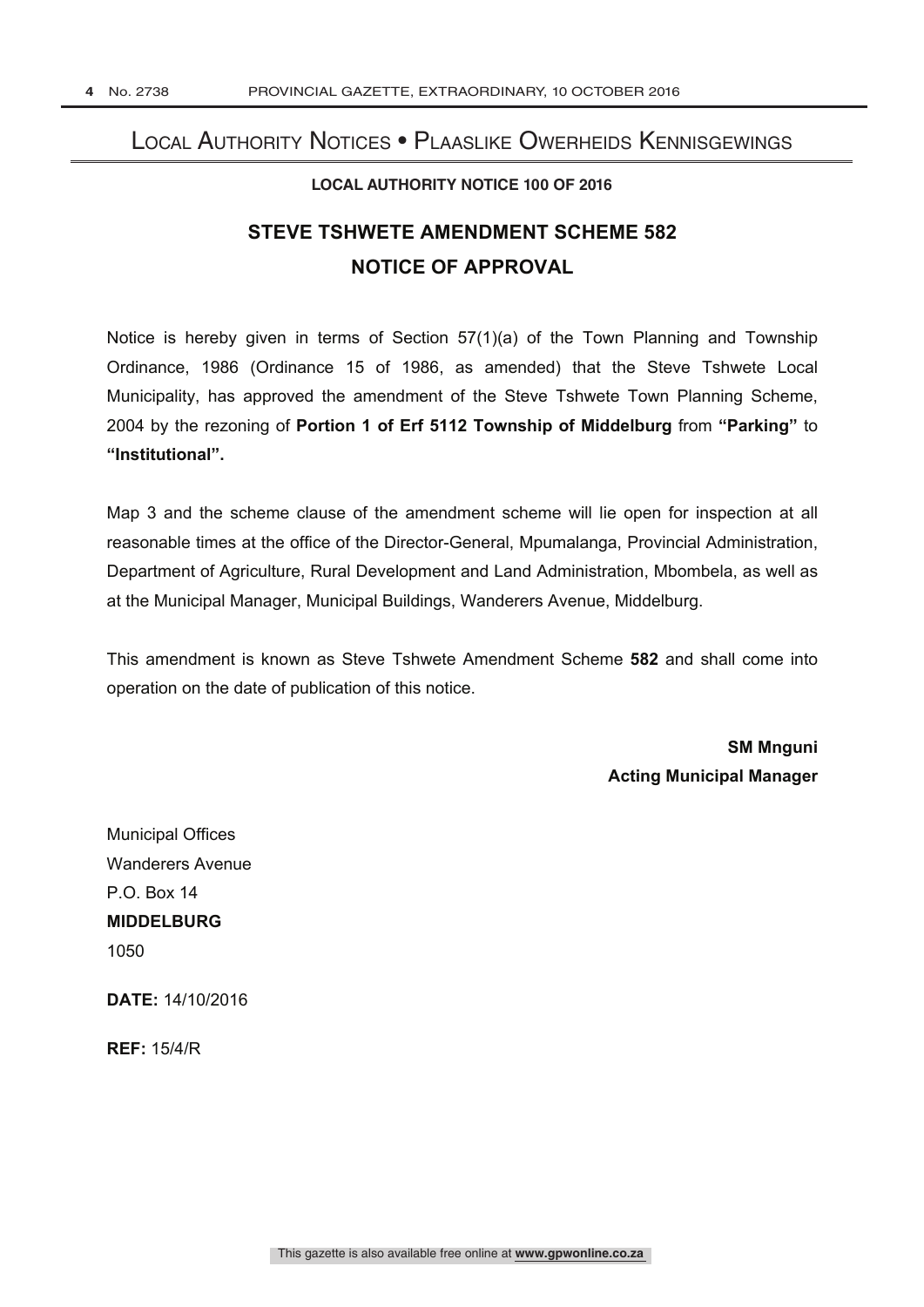#### **LOCAL AUTHORITY NOTICE 101 OF 2016**

## **STEVE TSHWETE AMENDMENT SCHEME 610 NOTICE OF APPROVAL**

Notice is hereby given in terms of Section 57(1)(a) of the Town Planning and Township Ordinance, 1986 (Ordinance 15 of 1986, as amended) that the Steve Tshwete Local Municipality, has approved the amendment of the Steve Tshwete Town Planning Scheme, 2004 by the rezoning of **Portion 2 of Erf 529 Township of Middelburg** from **"Residential 1"** to **"Parking".**

Map 3 and the scheme clause of the amendment scheme will lie open for inspection at all reasonable times at the office of the Director-General, Mpumalanga, Provincial Administration, Department of Agriculture, Rural Development and Land Administration, Mbombela, as well as at the Municipal Manager, Municipal Buildings, Wanderers Avenue, Middelburg.

This amendment is known as Steve Tshwete Amendment Scheme **610** and shall come into operation on the date of publication of this notice.

> **SM Mnguni Acting Municipal Manager**

Municipal Offices Wanderers Avenue P.O. Box 14 **MIDDELBURG** 1050

**DATE:** 14/10/2016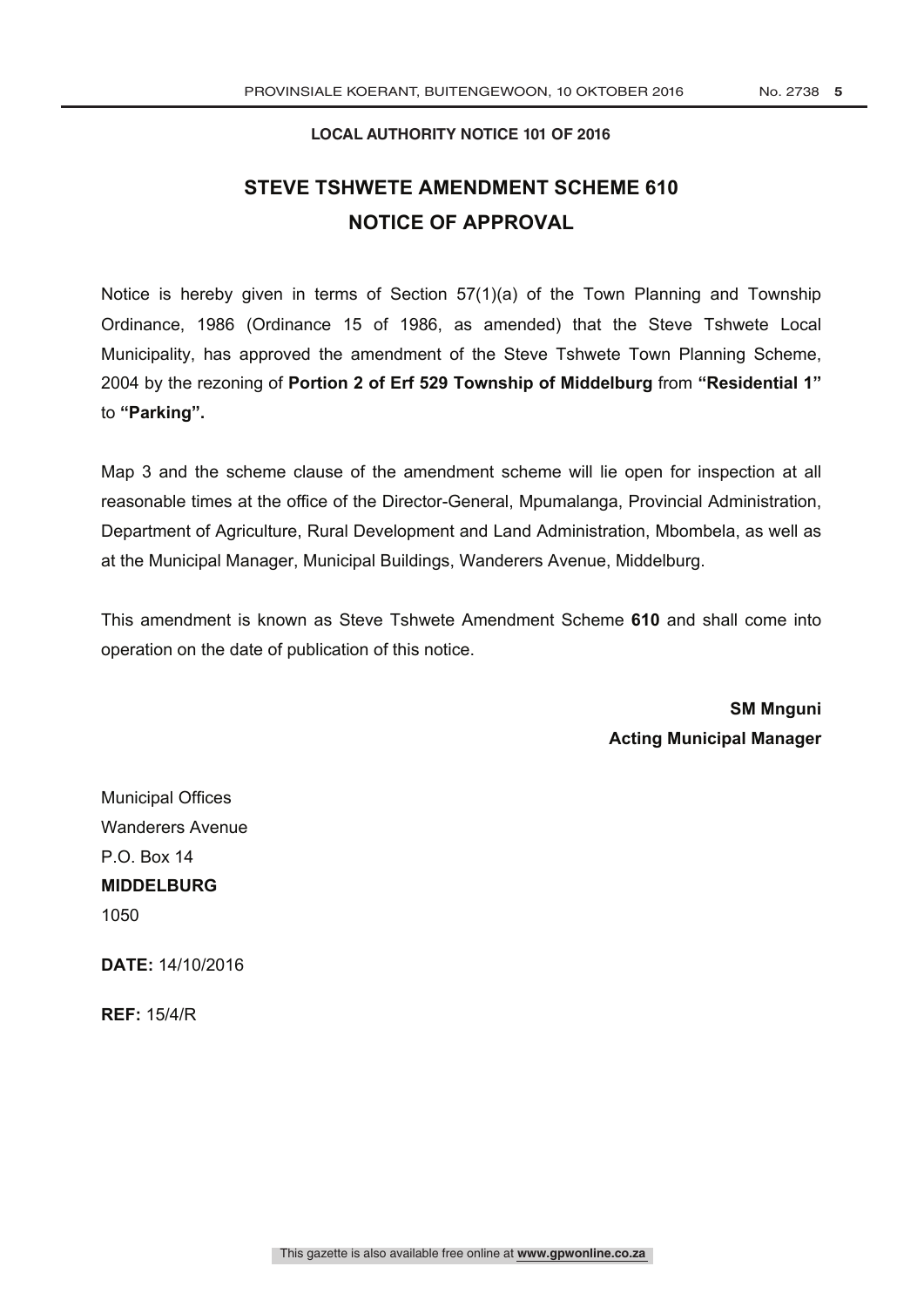#### **LOCAL AUTHORITY NOTICE 101 OF 2016**

## **STEVE TSHWETE AMENDMENT SCHEME 610 NOTICE OF APPROVAL**

Notice is hereby given in terms of Section 57(1)(a) of the Town Planning and Township Ordinance, 1986 (Ordinance 15 of 1986, as amended) that the Steve Tshwete Local Municipality, has approved the amendment of the Steve Tshwete Town Planning Scheme, 2004 by the rezoning of **Portion 2 of Erf 529 Township of Middelburg** from **"Residential 1"** to **"Parking".**

Map 3 and the scheme clause of the amendment scheme will lie open for inspection at all reasonable times at the office of the Director-General, Mpumalanga, Provincial Administration, Department of Agriculture, Rural Development and Land Administration, Mbombela, as well as at the Municipal Manager, Municipal Buildings, Wanderers Avenue, Middelburg.

This amendment is known as Steve Tshwete Amendment Scheme **610** and shall come into operation on the date of publication of this notice.

> **SM Mnguni Acting Municipal Manager**

Municipal Offices Wanderers Avenue P.O. Box 14 **MIDDELBURG** 1050

**DATE:** 14/10/2016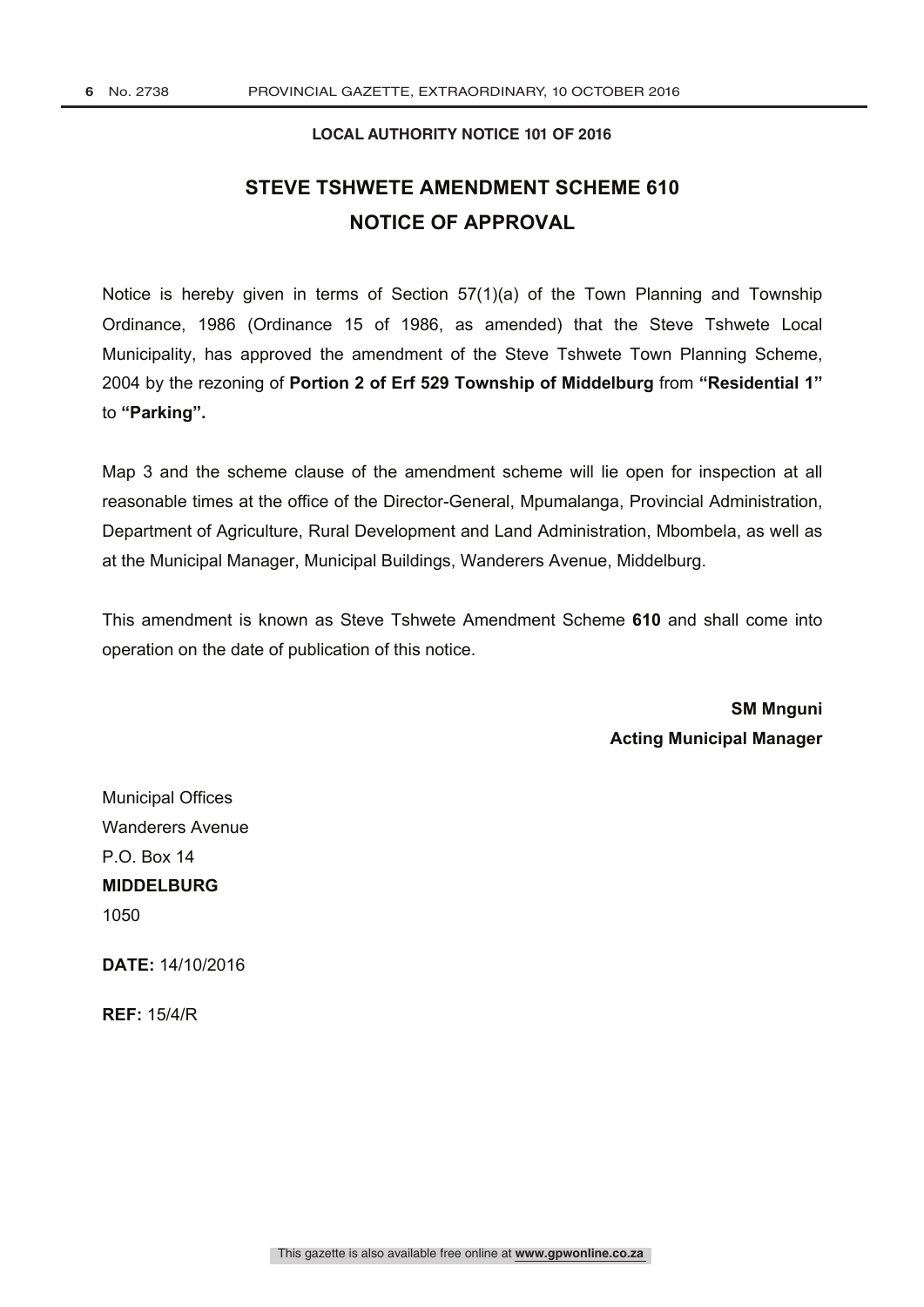#### **LOCAL AUTHORITY NOTICE 102 OF 2016**

## **STEVE TSHWETE AMENDMENT SCHEME 629 NOTICE OF APPROVAL**

Notice is hereby given in terms of Section 57(1)(a) of the Town Planning and Township Ordinance, 1986 (Ordinance 15 of 1986, as amended) that the Steve Tshwete Local Municipality, has approved the amendment of the Steve Tshwete Town Planning Scheme, 2004 by the rezoning of **Portion 1 of Erf 207 Township of Kwazamokuhle** from **"Public Open Space"** to **"Institutional".**

Map 3 and the scheme clause of the amendment scheme will lie open for inspection at all reasonable times at the office of the Director-General, Mpumalanga, Provincial Administration, Department of Agriculture, Rural Development and Land Administration, Mbombela, as well as at the Municipal Manager, Municipal Buildings, Wanderers Avenue, Middelburg.

This amendment is known as Steve Tshwete Amendment Scheme **629** and shall come into operation on the date of publication of this notice.

> **SM Mnguni Acting Municipal Manager**

Municipal Offices Wanderers Avenue P.O. Box 14 **MIDDELBURG** 1050

**DATE:** 14/10/2016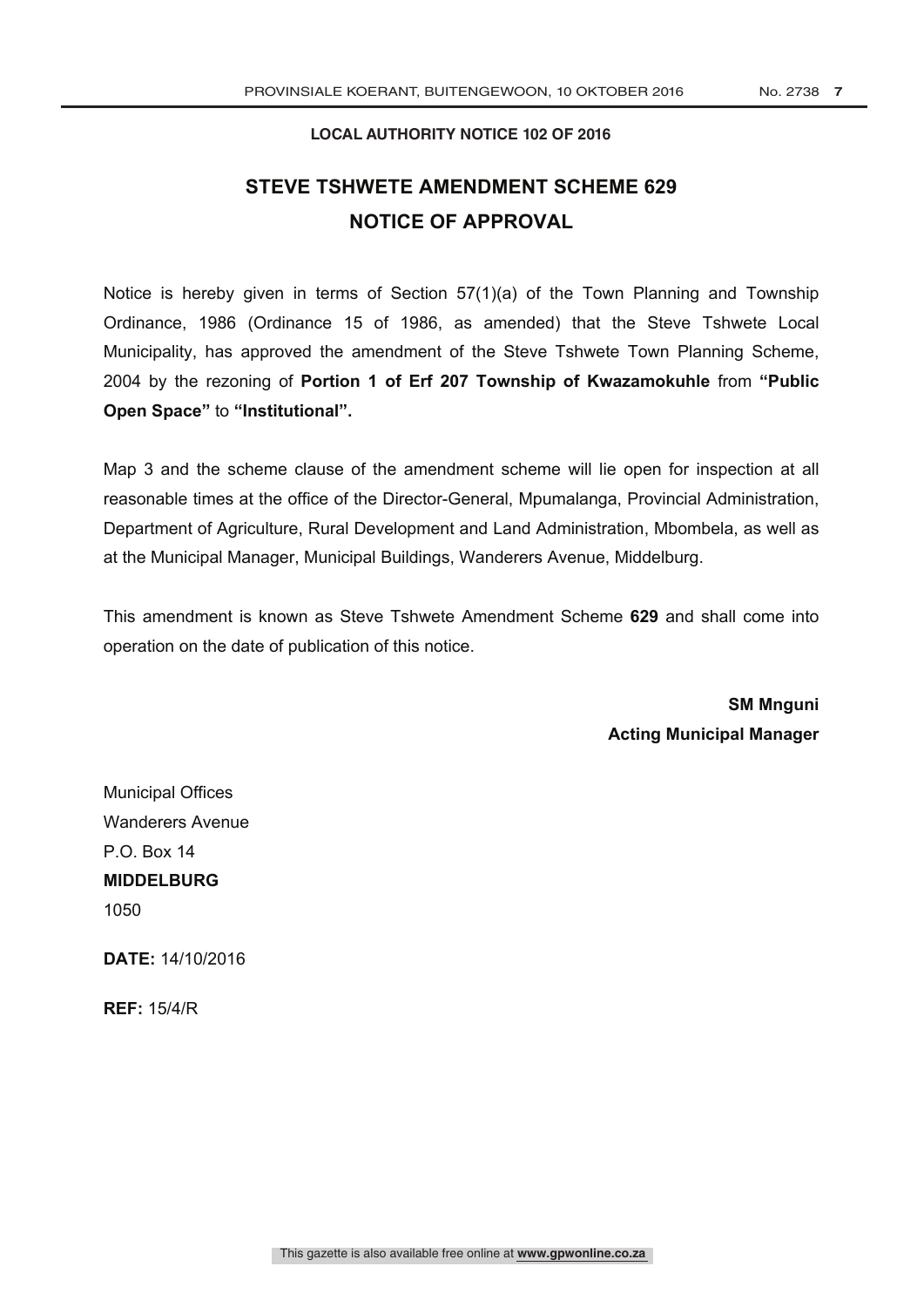#### **LOCAL AUTHORITY NOTICE 103 OF 2016**

## **STEVE TSHWETE AMENDMENT SCHEME 476 NOTICE OF APPROVAL**

Notice is hereby given in terms of Section 57(1)(a) of the Town Planning and Township Ordinance, 1986 (Ordinance 15 of 1986, as amended) that the Steve Tshwete Local Municipality, has approved the amendment of the Steve Tshwete Town Planning Scheme, 2004 by the rezoning of **Portion 75 of the farm Vaalbank 289 JS** from **"Agricultural"** to **"Industrial 1".**

Map 3 and the scheme clause of the amendment scheme will lie open for inspection at all reasonable times at the office of the Director-General, Mpumalanga, Provincial Administration, Department of Agriculture, Rural Development and Land Administration, Mbombela, as well as at the Municipal Manager, Municipal Buildings, Wanderers Avenue, Middelburg.

This amendment is known as Steve Tshwete Amendment Scheme **476** and shall come into operation on the date of publication of this notice.

> **SM Mnguni Acting Municipal Manager**

Municipal Offices Wanderers Avenue P.O. Box 14 **MIDDELBURG** 1050

**DATE:** 14/10/2016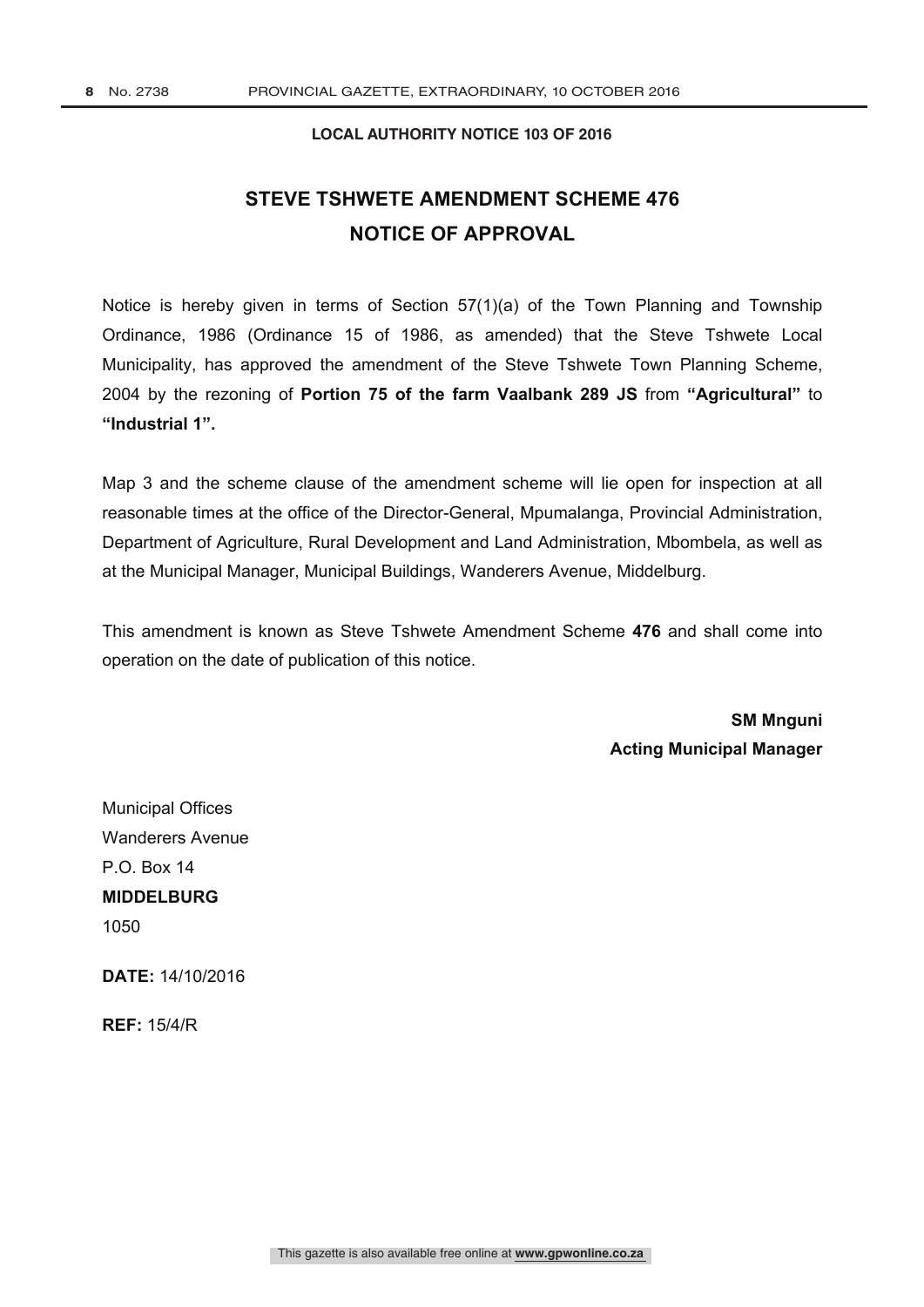## **LOCAL AUTHORITY NOTICE 104 OF 2016 STEVE TSHWETE AMENDMENT SCHEME 505 NOTICE OF APPROVAL**

Notice is hereby given in terms of Section 57(1)(a) of the Town Planning and Township Ordinance, 1986 (Ordinance 15 of 1986, as amended) that the Steve Tshwete Local Municipality, has approved the amendment of the Steve Tshwete Town Planning Scheme, 2004 by the rezoning of **Portion 3 of Erf 149 Township of Middelburg** from **"Business 1"** to **"Business 1" with amended conditions.**

Map 3 and the scheme clause of the amendment scheme will lie open for inspection at all reasonable times at the office of the Director-General, Mpumalanga, Provincial Administration, Department of Agriculture, Rural Development and Land Administration, Mbombela, as well as at the Municipal Manager, Municipal Buildings, Wanderers Avenue, Middelburg.

This amendment is known as Steve Tshwete Amendment Scheme **505** and shall come into operation on the date of publication of this notice.

> **SM Mnguni Acting Municipal Manager**

Municipal Offices Wanderers Avenue P.O. Box 14 **MIDDELBURG** 1050

**DATE:** 14/10/2016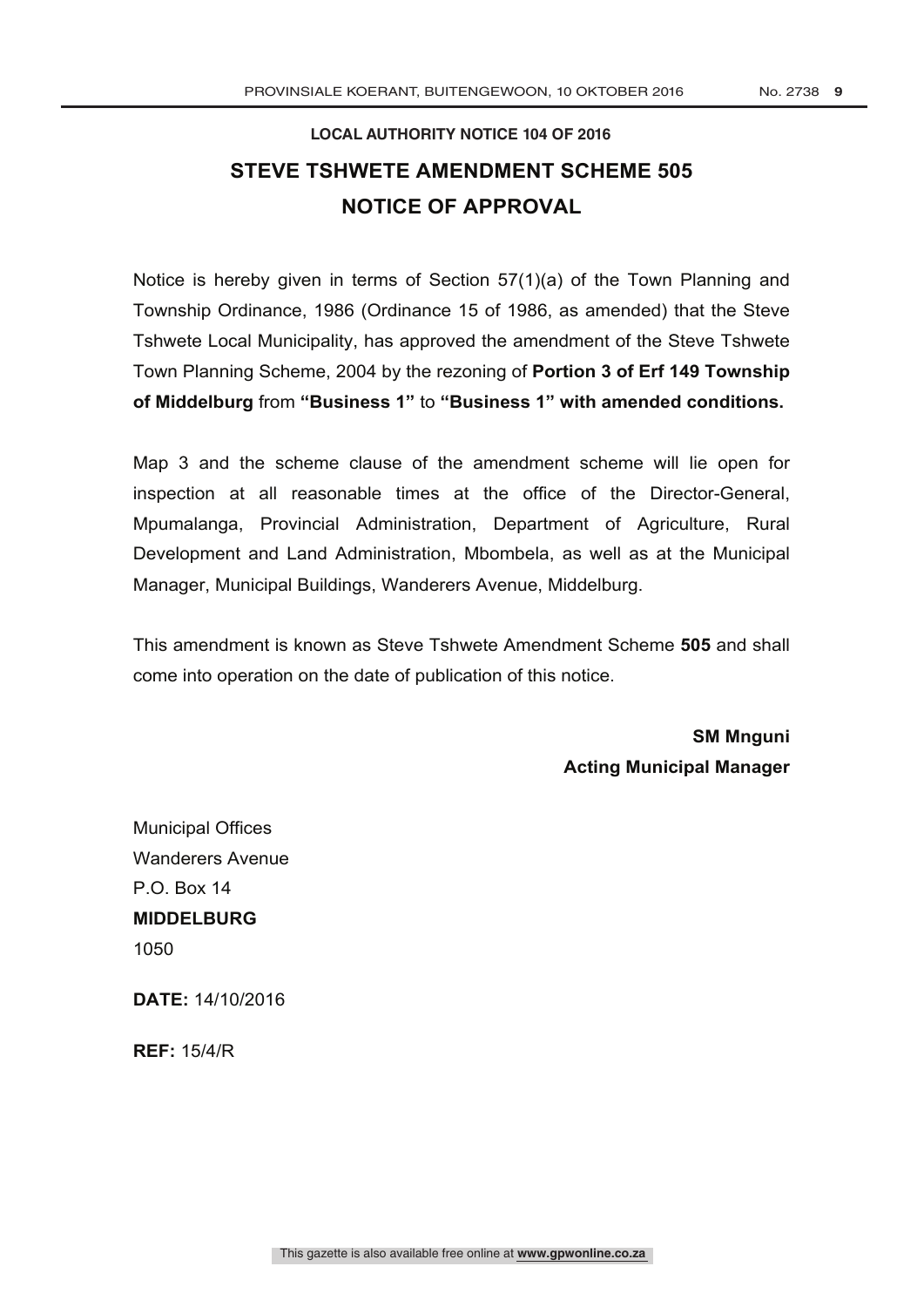## **LOCAL AUTHORITY NOTICE 105 OF 2016 STEVE TSHWETE AMENDMENT SCHEME 533 NOTICE OF APPROVAL**

Notice is hereby given in terms of Section 57(1)(a) of the Town Planning and Township Ordinance, 1986 (Ordinance 15 of 1986, as amended) that the Steve Tshwete Local Municipality, has approved the amendment of the Steve Tshwete Town Planning Scheme, 2004 by the rezoning of **Remainder of Erf 565 Township of Middelburg** from **"Residential 1"** to **"Residential 3".**

Map 3 and the scheme clause of the amendment scheme will lie open for inspection at all reasonable times at the office of the Director-General, Mpumalanga, Provincial Administration, Department of Agriculture, Rural Development and Land Administration, Mbombela, as well as at the Municipal Manager, Municipal Buildings, Wanderers Avenue, Middelburg.

This amendment is known as Steve Tshwete Amendment Scheme **533** and shall come into operation on the date of publication of this notice.

> **SM Mnguni Acting Municipal Manager**

Municipal Offices Wanderers Avenue P.O. Box 14 **MIDDELBURG** 1050 **DATE:** 14/10/2016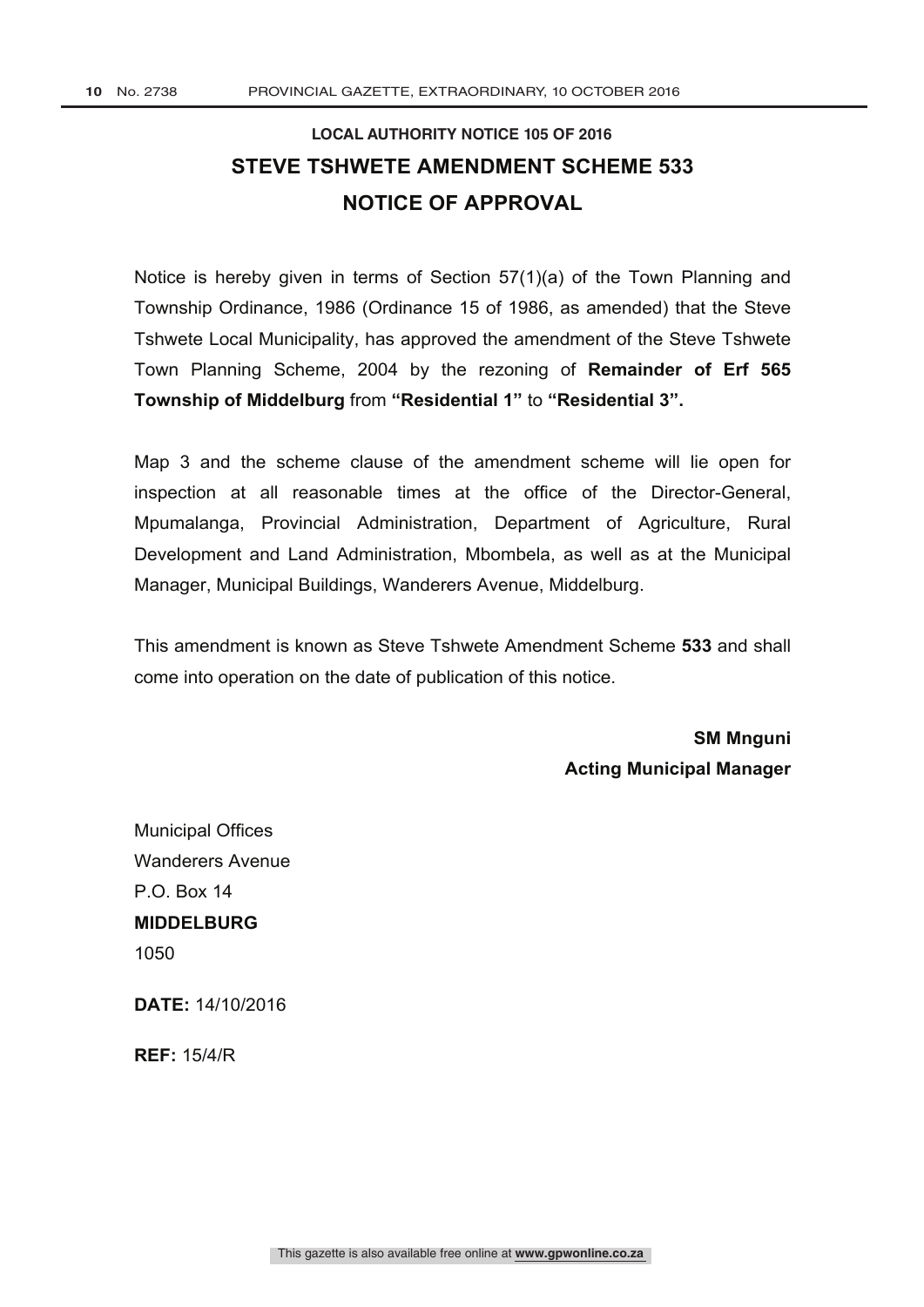#### **LOCAL AUTHORITY NOTICE 106 OF 2016**

### **STEVE TSHWETE AMENDMENT SCHEME 554 NOTICE OF APPROVAL**

Notice is hereby given in terms of Section 57(1)(a) of the Town Planning and Township Ordinance, 1986 (Ordinance 15 of 1986, as amended) that the Steve Tshwete Local Municipality, has approved the amendment of the Steve Tshwete Town Planning Scheme, 2004 by the rezoning of **Erf 3718 Township of Kwazamokuhle Extension 5** from **"Public Open Space"** to **"Residential 1".**

Map 3 and the scheme clause of the amendment scheme will lie open for inspection at all reasonable times at the office of the Director-General, Mpumalanga, Provincial Administration, Department of Agriculture, Rural Development and Land Administration, Mbombela, as well as at the Municipal Manager, Municipal Buildings, Wanderers Avenue, Middelburg.

This amendment is known as Steve Tshwete Amendment Scheme **554** and shall come into operation on the date of publication of this notice.

> **SM Mnguni Acting Municipal Manager**

Municipal Offices Wanderers Avenue P.O. Box 14 **MIDDELBURG** 1050

**DATE:** 14/10/2016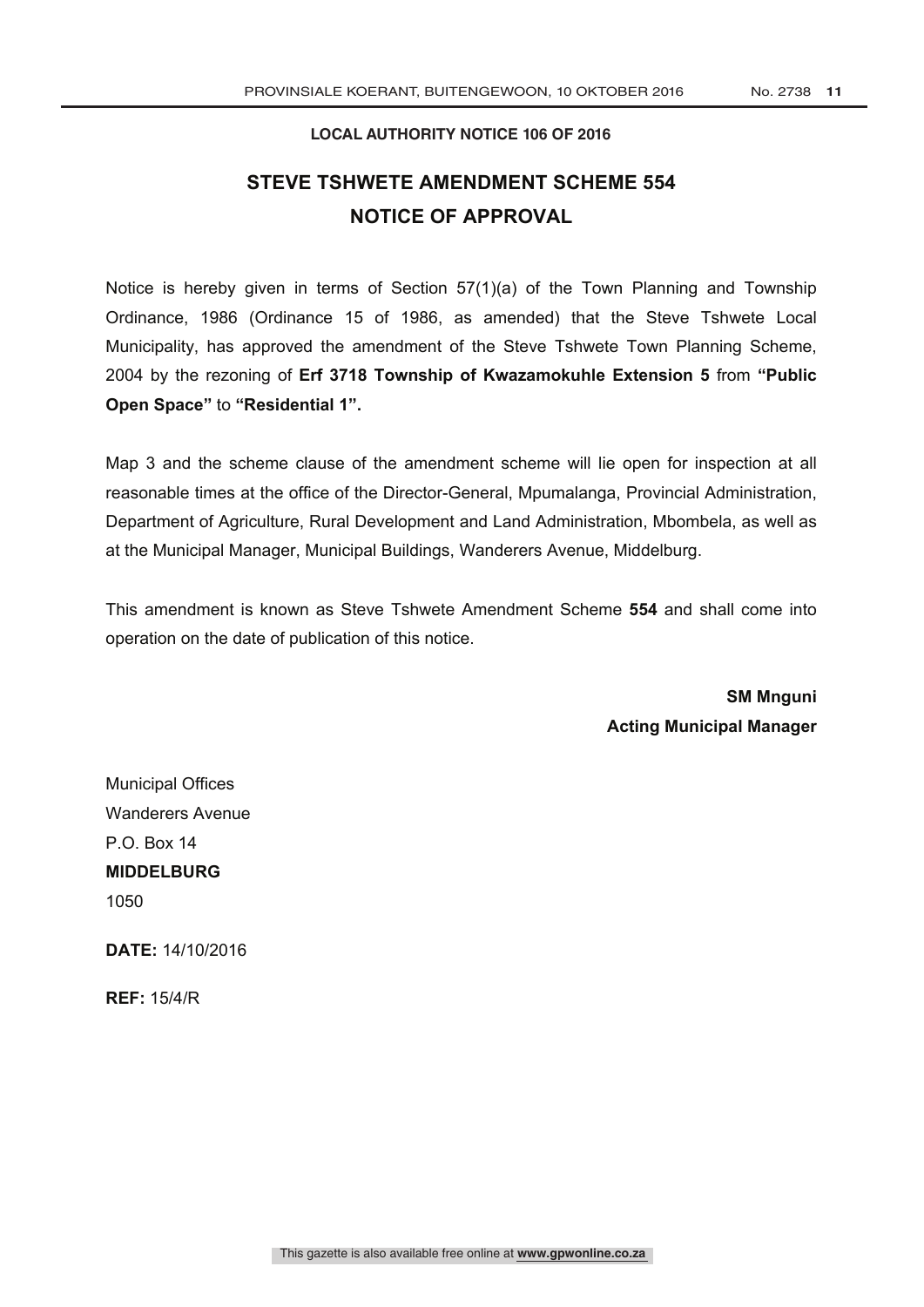#### **LOCAL AUTHORITY NOTICE 107 OF 2016**

#### **STEVE TSHWETE LOCAL MUNICIPALITY**

#### PERMANENT CLOSURE OF A PORTION OF PARK ERF 5628 MHLUZI EXTENSION 2

Notice is hereby given in terms of Section 68 of the Local Government Ordinance 17 of 1939 and Section 21 of the Local Government: Municipal Systems Act 32 of 2000, as amended, that the Steve Tshwete Local Municipality intends to permanently close a portion of Park Erf 5628 Mhluzi Extension 2.

A plan indicating the said portion of the park to be closed is available and may be inspected, during office hours, at Room B218, Legal and Administration Department, First Floor, Steve Tshwete Local Municipality, for a period of 28 days from the date of publication of this notice.

Any person desirous of objecting to the proposed closure or wishing to make recommendations in this regard, should lodge such objection or recommendation, as the case may be, in writing to the Municipal Manager, Steve Tshwete Local Municipality, P.O. Box 14, Middelburg, 1050, to reach him no later than 28 days from the date of publication of this notice.

**S.M. MNGUNI Acting Municipal Manager**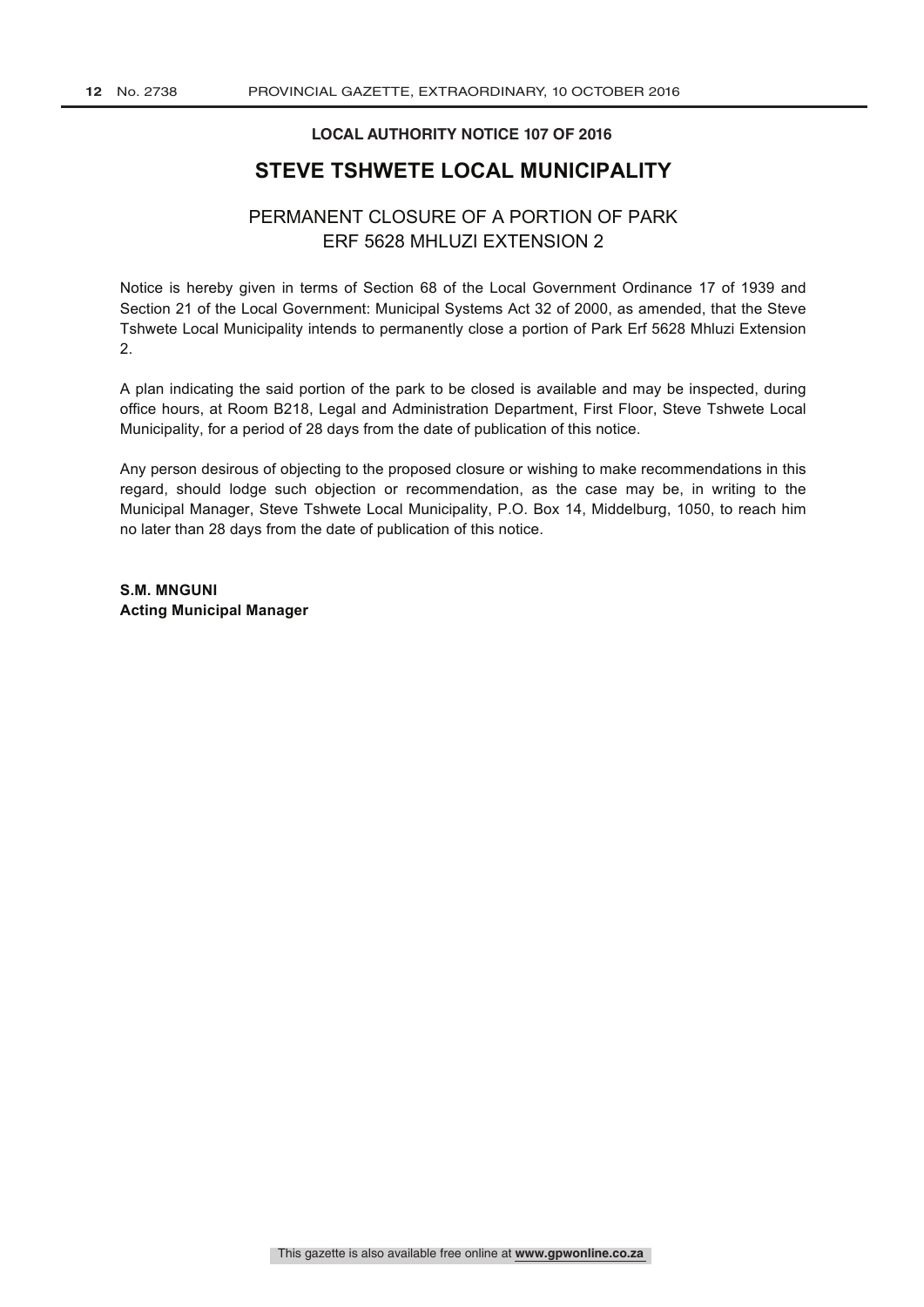## **LOCAL AUTHORITY NOTICE 108 OF 2016 STEVE TSHWETE AMENDMENT SCHEME 611 NOTICE OF APPROVAL**

Notice is hereby given in terms of Section 57(1)(a) of the Town Planning and Township Ordinance, 1986 (Ordinance 15 of 1986, as amended) that the Steve Tshwete Local Municipality, has approved the amendment of the Steve Tshwete Town Planning Scheme, 2004 by the rezoning of **Portion 168 of the farm Rondebosch 403 JS** from **"Agricultural"** to **"Special".**

Map 3 and the scheme clause of the amendment scheme will lie open for inspection at all reasonable times at the office of the Director-General, Mpumalanga, Provincial Administration, Department of Agriculture, Rural Development and Land Administration, Mbombela, as well as at the Municipal Manager, Municipal Buildings, Wanderers Avenue, Middelburg.

This amendment is known as Steve Tshwete Amendment Scheme **611** and shall come into operation on the date of publication of this notice.

> **SM Mnguni Acting Municipal Manager**

Municipal Offices Wanderers Avenue  $P \cap \text{Box } 14$ **MIDDELBURG** 1050

**DATE:** 14/10/2016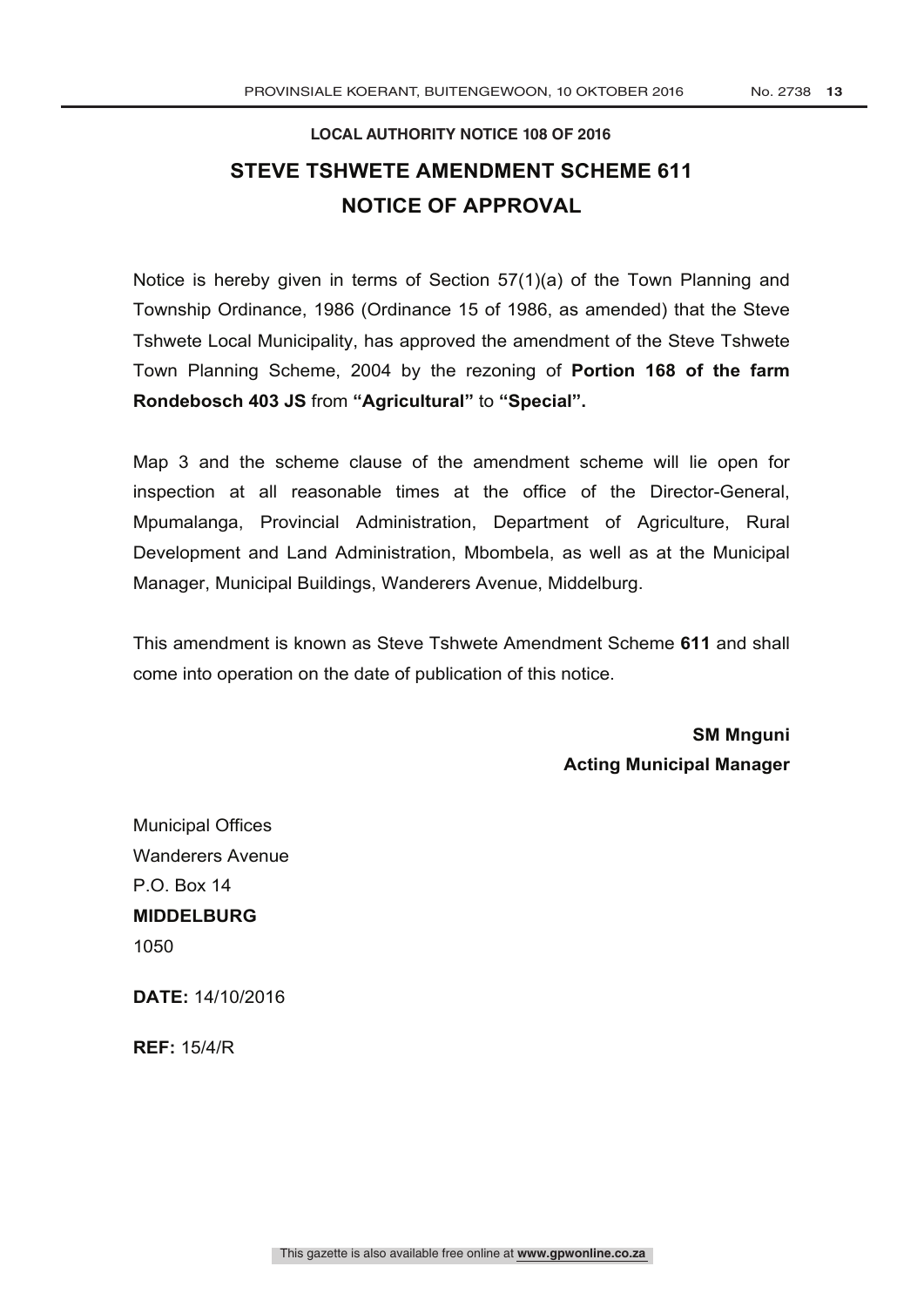#### **LOCAL AUTHORITY NOTICE 109 OF 2016**

## **STEVE TSHWETE AMENDMENT SCHEME 405 NOTICE OF APPROVAL**

Notice is hereby given in terms of Section 57(1)(a) of the Town Planning and Township Ordinance, 1986 (Ordinance 15 of 1986, as amended) that the Steve Tshwete Local Municipality, has approved the amendment of the Steve Tshwete Town Planning Scheme, 2004 by the rezoning of **Remainder of Erf 115 Township of Middelburg** from **"Residential 1"** to **"Institutional".**

Map 3 and the scheme clause of the amendment scheme will lie open for inspection at all reasonable times at the office of the Director-General, Mpumalanga, Provincial Administration, Department of Agriculture, Rural Development and Land Administration, Mbombela, as well as at the Municipal Manager, Municipal Buildings, Wanderers Avenue, Middelburg.

This amendment is known as Steve Tshwete Amendment Scheme **405** and shall come into operation on the date of publication of this notice.

> **SM Mnguni Acting Municipal Manager**

Municipal Offices Wanderers Avenue P.O. Box 14 **MIDDELBURG** 1050

**DATE:** 14/10/2016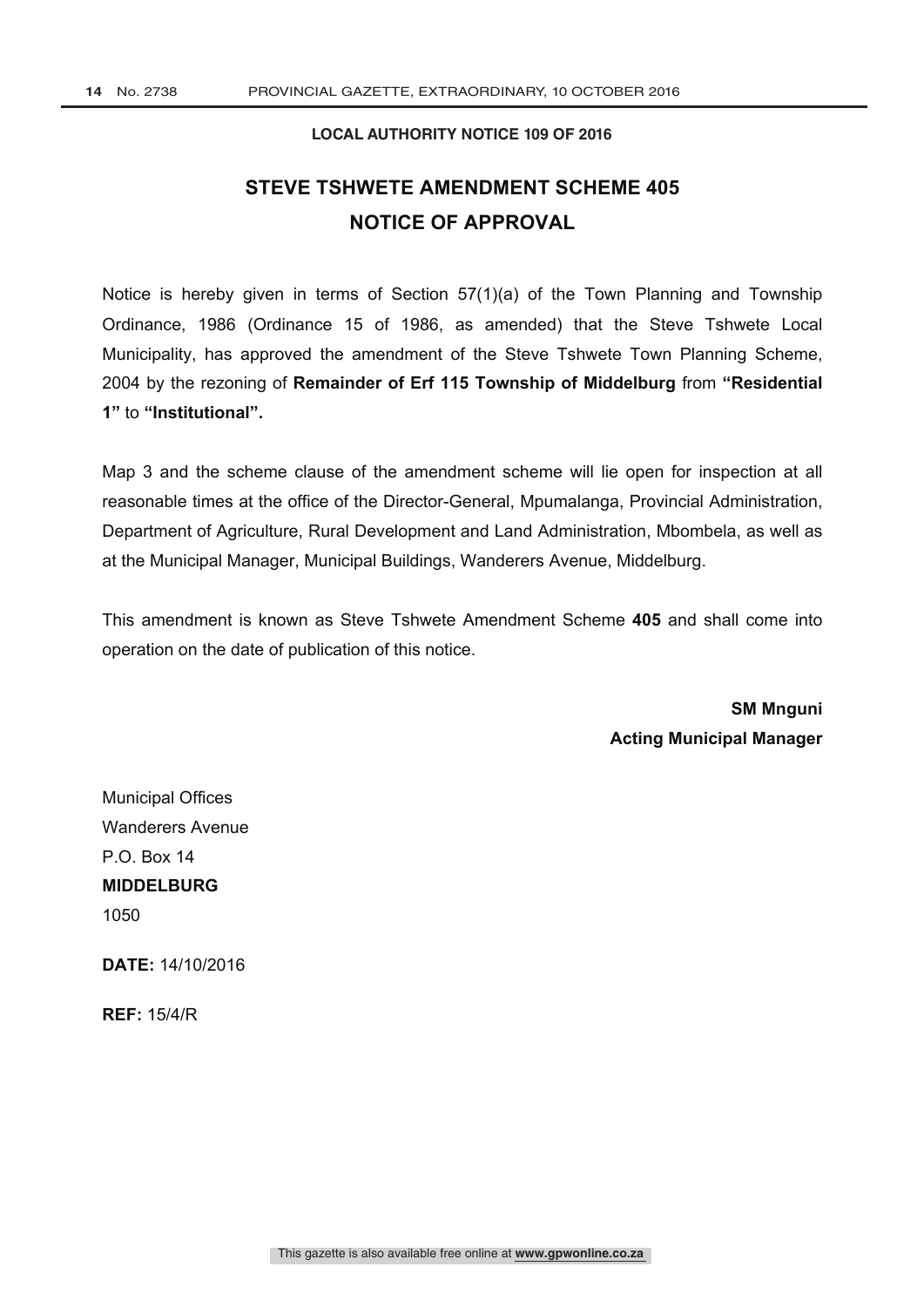#### **LOCAL AUTHORITY NOTICE 110 OF 2016 -1-**

#### **PROCLAMATION AS AN APPROVED TOWNSHIP**

**IN TERMS OF SECTION 111 (1) OF THE TOWN-PLANNING AND TOWNSHIPS ORDINANCE, 1986 (ORDINANCE 15 OF 1986), THE STEVE TSHWETE LOCAL MUNICIPALITY HEREBY DECLARES THE TOWNSHIP, MIDDELBURG EXTENSION 42 AS AN APPROVED TOWNSHIP.**

**STATEMENT OF CONDITIONS UNDER WHICH THE APPLICATION MADE BY STEVE TSHWETE LOCAL MUNICIPALITY (HERE-IN AFTER REFERRED TO AS THE APPLICANT / TOWNSHIP OWNER) UNDER THE PROVISIONS OF CHAPTER 4 OF THE TOWN-PLANNING AND TOWNSHIPS ORDINANCE, 1986 (ORDINANCE 15 OF 1986) FOR PERMISSION TO ESTABLISH A TOWNSHIP ON PORTION 355 (A PORTION OF PORTION 1) OF THE FARM MIDDELBURG TOWN AND TOWNLANDS 287-JS, PROVINCE OF MPUMALANGA, HAS BEEN GRANTED.**

**1) Conditions to be complied with prior to the declaration of the township as an approved township:**

#### **1.1) General**

- (1) The applicant/agent shall satisfy the Local Municipality that:
	- (1) any conditions of title on the farm portion which may be detrimental to the erven and/or streets in the township have been cancelled
	- (2) a satisfactory geological report has been submitted.
	- (3) issues regarding environmental legislation have been addressed
- (2) The applicant shall comply with the provisions of sections  $72(1)$ ,  $75(1)$ and 101(1) of the Town-Planning and Townships Ordinance, 1986 (Ordinance 15 of 1986).

#### **2). Conditions of Establishment**

#### **2.1) Name**

The name of the township shall be MIDDELBURG EXTENSION 42.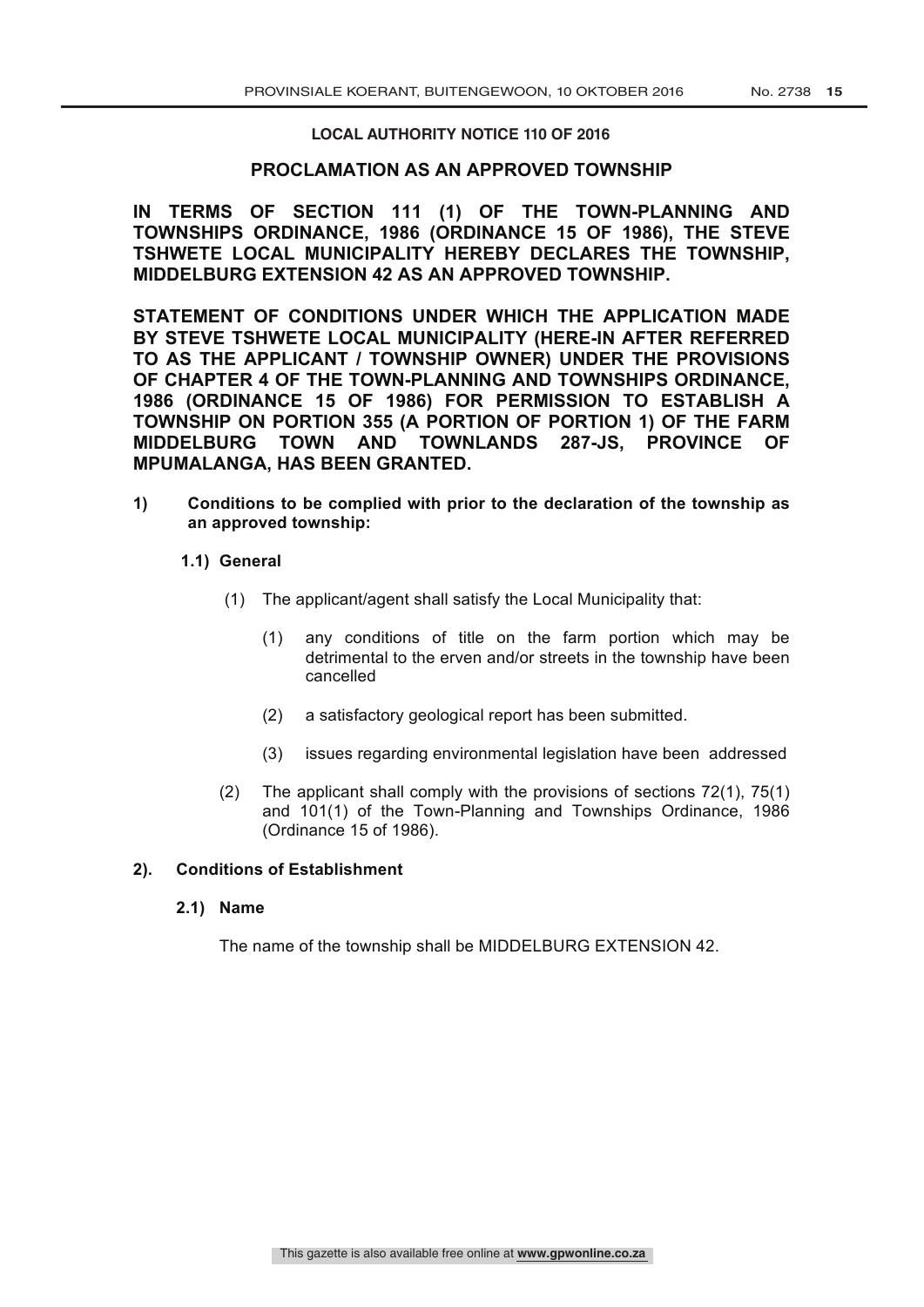#### **2.2) Design**

The township shall consist of erven and streets as indicated on the general plan No. 1048/2013 dated 2014/04/23.

#### **2.3) Conditions by the Department of Public Works, Roads & Transport**

Conditions set by the Department of Public Works, Roads and Transport must be adhered to, to the satisfaction of the said Department and the Local Municipality.

#### **2.4) Services**

Appropriate internal and external services shall be installed to the satisfaction of the Steve Tshwete Local Municipality

#### **3). Disposal of Existing Conditions of Title**

None.

#### **4). Conditions of Title**

**4.1) The erven mentioned here-under shall be subject to the conditions as imposed by the Steve Tshwete Local Municipality in terms of the provisions of the Town-Planning and Townships Ordinance, 1986.** 

**Erven 12457 – 12465, 12467 – 12478, 12480 – 12509, 12511 – 12527, 12529 – 12538, 12540 – 12556, 12558 – 12572, 12575 – 12674, 12676 – 12838, 12840 – 12969, 12971 - 13014**

- 4.1.1) a servitude 3 meters wide along the street boundary
- 4.1.2) a servitude 2 meters wide along the rear (mid block) boundary
- 4.1.3) a servitude along the side boundaries with an aggregate width of three meters and a minimum width of 1 meter, in favor of the Local Authority for sewage and other municipal purposes and, in case of a panhandle erf an additional servitude for municipal purpose 1 meter wide across the access portion of the erf, if and when required by the Local Authority, provided that the Local Authority might relax or grant exemption of the required servitudes.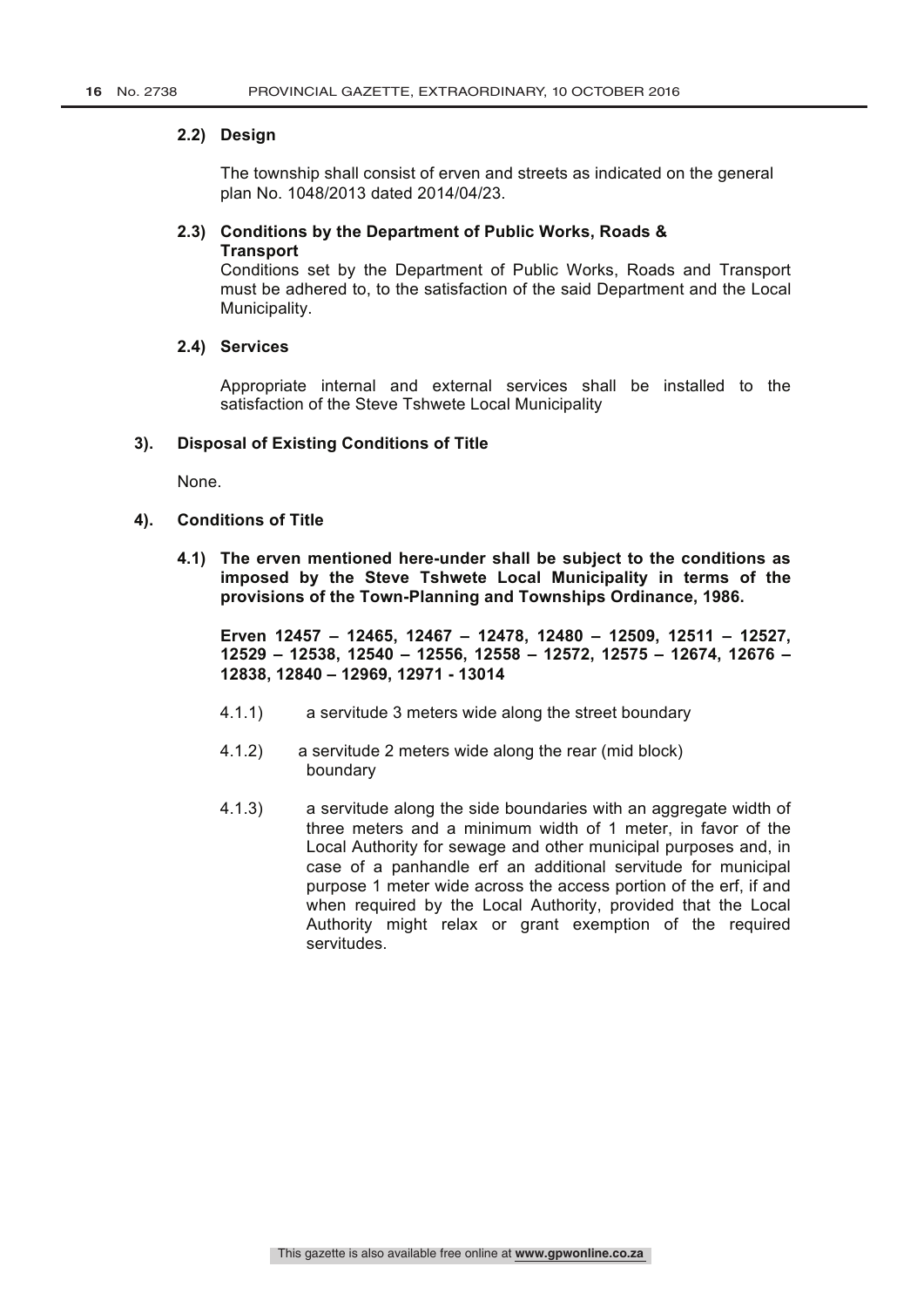- 4.1.4) no building or other structure shall be erected within the aforesaid servitude area without the consent of the Local Authority
- 4.1.5) no large rooted trees shall be planted within the area of such servitude or within 1 meter there-of
- 4.1.6) the Local Authority shall be entitled to deposit temporarily on the land adjoining the afore-said servitude such material as may be excavated by it during the course of the construction, maintenance or removal of such sewage mains and other works as it, in its discretion, may deem necessary and shall be further entitled to reasonable access to the said land for the afore-said purpose, removal of such sewerage mains and other works being made good by the Local authority.
- **5). Conditions to be included in the Steve Tshwete Town Planning Scheme 2004, in terms of Section 125(1) of the Town-Planning and Townships Ordinance, 1986.**

#### **5.1.) Erven 13015, 13016**

- 5.1.1) Use Zone: **Public Open Space**
- 5.1.2) Activities shall be limited to these normally associated with and ancillary to open spaces and agriculture
- 5.1.3) No new buildings shall be constructed within the subject properties

#### **5.2) Erven 12587, 12646, 12684, 12713, 12786, 12821, 12857, 12895**

- 5.2.1) Use Zone: **Institutional**
- 5.2.2) Activities shall be limited to those normally associated with and ancillary to churches and other community facilities
- 5.2.3) No new buildings will be constructed except with the written approval of the Local Authority
- 5.2.4) The property shall be maintained to the satisfaction of the Local Authority

#### **5.3) Erf 12467**

#### Use Zone: **Educational**

- 5.3.2) Activities shall be limited to those normally associated with and ancillary to Educational purposes
- 5.3.3) No new buildings shall be constructed except with the written approval of the Local Authority
- 5.3.4) The property shall be maintained to the satisfaction of the Local Authority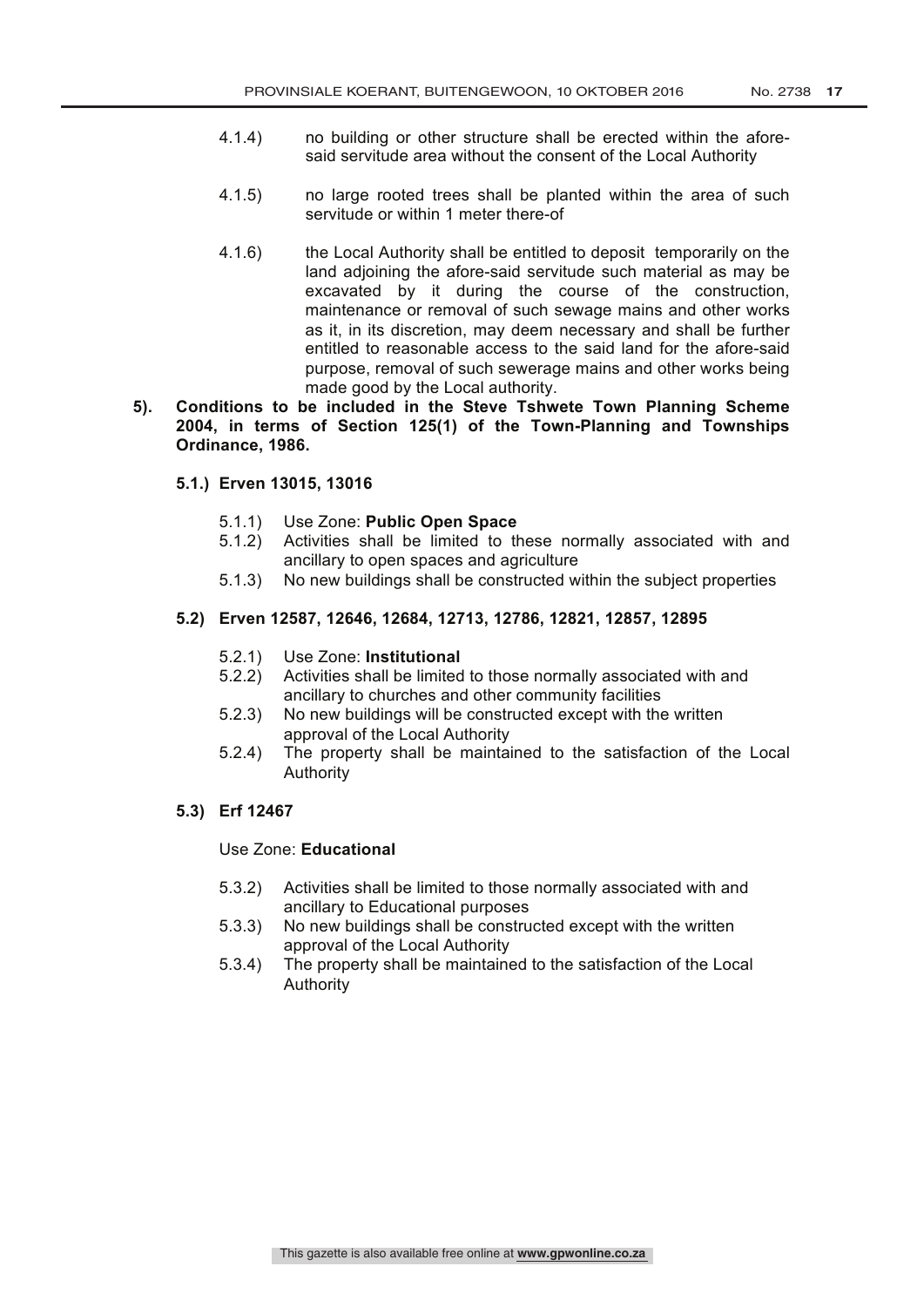#### **5.4) Erven 12466, 12479, 12510, 12528, 12539, 12557, 12573, 12574, 12675, 12839, 12970**

Use Zone: **Municipal**

- 5.4.1) Activities shall be limited to those normally associated with and ancillary to municipal activities
- 5.4.2) No building shall be constructed on the subject properties.
- **5.5) Erven 12457 – 12464, 12468 – 12478, 12480 – 12509, 12513 – 12527, 12529 – 12538, 12540 – 12556, 12558 – 12572, 12575 – 12586, 12588 – 12645, 12647 – 12674, 12676 – 12681, 12683, 12685 – 12712, 12714 – 12785, 12787 – 12818, 12822 – 12838, 12840 – 12856, 12858 – 12868, 12870 – 12878, 12880 – 12894, 12896 – 12963, 12965 – 12969, 12971 – 13014.**

#### Use Zone: **Residential 1**

5.5.1)Activities shall be limited to those normally associated with and ancillary to Residential 1 purposes

- 5.5.2) No new buildings shall be constructed except with the written approval of the Local Authority
- 5.5.3) The property shall be maintained to the satisfaction of the Local Authority

#### **5.6). Erven 12511, 12512, 12820**

#### Use Zone: **Residential 2**

- 5.6.1)1. Activities shall be limited to those normally associated with and ancillary to Residential 2 purposes
- 5.6.2) No new buildings shall be constructed except with the written approval of the Local Authority
- 5.6.2)1. The property shall be maintained to the satisfaction of the Local Authority
- 5.6.3) The density applicable to the subject properties shall not exceed 20 dwelling units per ha.

#### **5.7). Erven 12465, 12869, 12964**

#### Use Zone: **Residential 3**

5.7.1. Activities shall be limited to those normally associated with and ancillary to Residential 3 purposes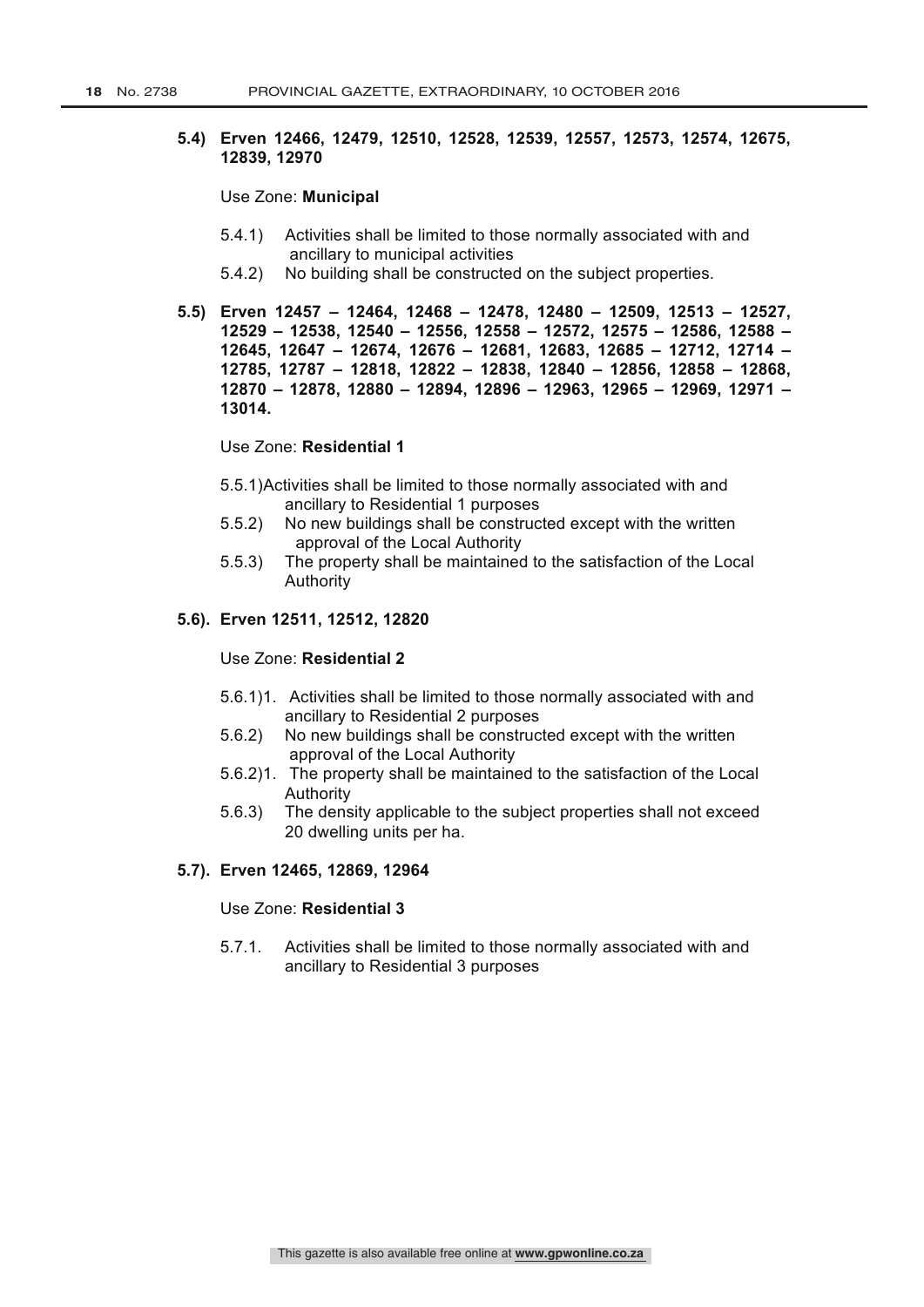- 5.7.2. No new buildings shall be constructed except with the written approval of the Local Authority
- 5.7.3. The property shall be maintained to the satisfaction of the Local Authority
- 5.7.4. The density applicable to the subject properties shall not exceed 50 dwelling units per ha.

#### **5.8). Erf 12879**

Use Zone**: "Business 1"**

- 5.8.1) Activities shall be limited to those normally associated with and ancillary to Business 1 activities
- 5.8.2) No new buildings shall be constructed except with the written approval of the Local Authority
- 5.8.3) The property shall be maintained to the satisfaction of the Local Authority

#### **5.9) Erf 12819**

#### Use Zone: **Business 2**

- 5.9.1) Activities shall be limited to those normally associated with and ancillary to Business 2 activities
- 5.9.2) No new buildings shall be constructed except with the written approval of the Local Authority
- 5.9.3) The property shall be maintained to the satisfaction of the Local Authority

#### **5.10).Erf 12682**

#### Use Zone: **Business 4**

- 5.10.1) Activities shall be limited to those normally associated with and ancillary to Business 4 activities
- 5.10.2) No new buildings shall be constructed except with the written approval of the Local Authority
- 5.10.3) The property shall be maintained to the satisfaction of the Local Authority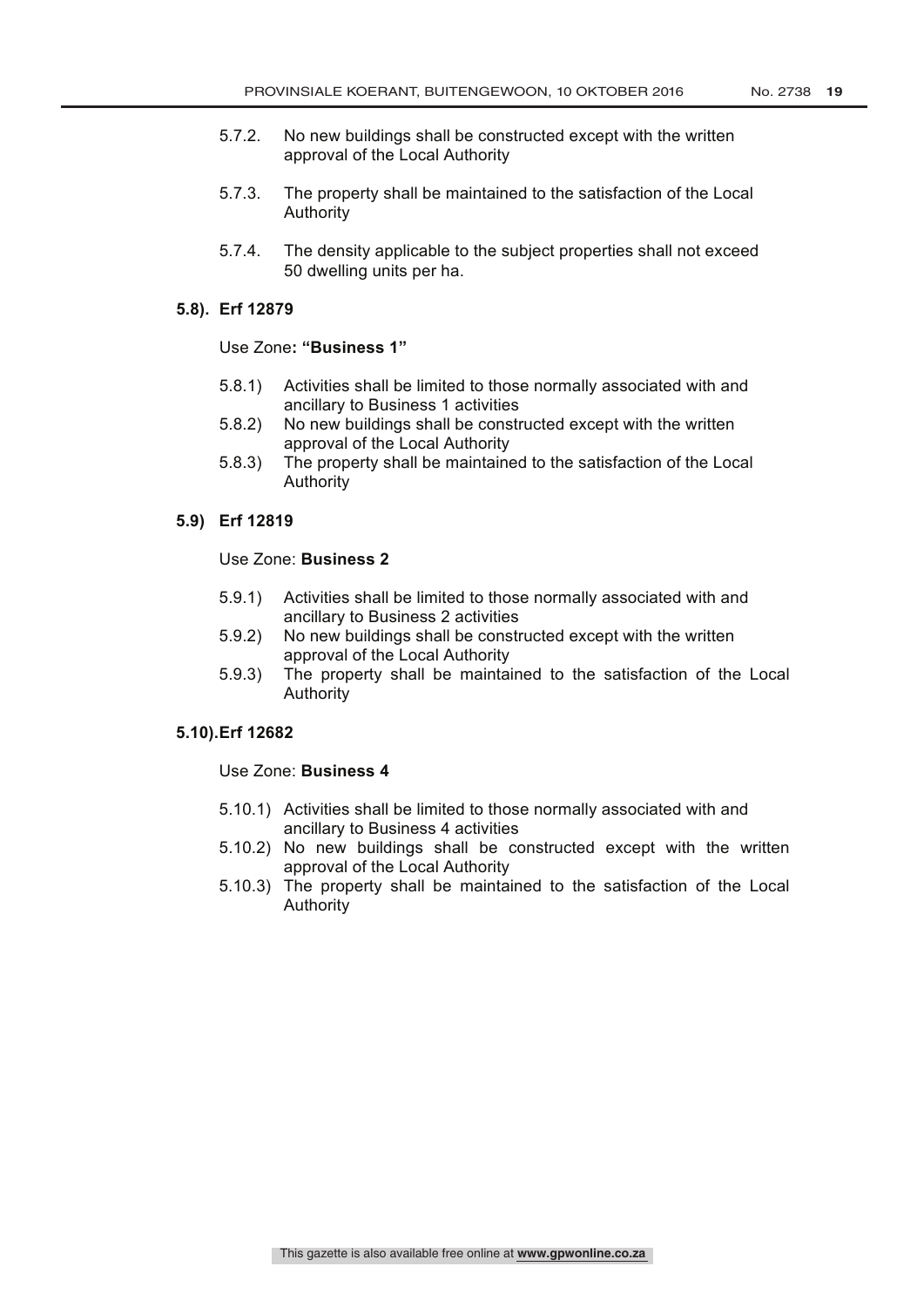#### **6.). Erven subject to the special conditions**

In addition to the relevant conditions set out above, the under-mentioned erven shall be subject to the conditions as indicated;

#### **6.1) Erven 12466, 12479, 12573, 12574, 12480 - 12487**

Ingress to and egress from the erf shall not be permitted along the boundary thereof abutting on the R555 Road as also noted on the lay-out plan.

#### **6.2) Erven 12488 – 12505, 12970 – 12986, 13016**

Ingress to and egress from the erf shall not be permitted along the boundary thereof abutting on the road on the southern boundary of the site as also noted on the lay-out plan.

#### **6.3) Erven 12587, 12675**

Ingress to and egress from the erf shall not be permitted along the boundary thereof abutting on the road on the north-eastern boundary of the site as also noted on the lay-out plan.

#### **6.4) Erven 12465, 12467, 12469, 12471, 12473, 12475, 12505, 12506,**

**12511, 12512, 12575, 12578, 12580, 12582, 12584, 12585, 12622, 12623, 12646, 12648, 12649, 12652, 12653, 12656, 12657, 12660, 12676 – 12682, 12732, 12734, 12736, 12738, 12740, 12742, 12744, 12746, 12748, 12750, 12771, 12801, 12816, 12817, 12820, 12956, 12957, 12964 - 12969**

Ingress to and egress from the erf shall not be permitted along the boundary thereof abutting on the north-south 20 meter street inside the town as noted on the lay-out plan.

#### **6.5) Erven 12465, 12466, 12573, 12608, 12610, 12612, 12614, 12616, 12618, 12620, 12622.**

Ingress to and egress from the erf shall not be permitted along the boundary thereof abutting on the east-west 20 meter street inside the town as noted on the lay-out plan.

#### **7.). Land Use Management System**

The envisaged Land Use Management Scheme will supersede the Town Planning Scheme as soon as it is promulgated.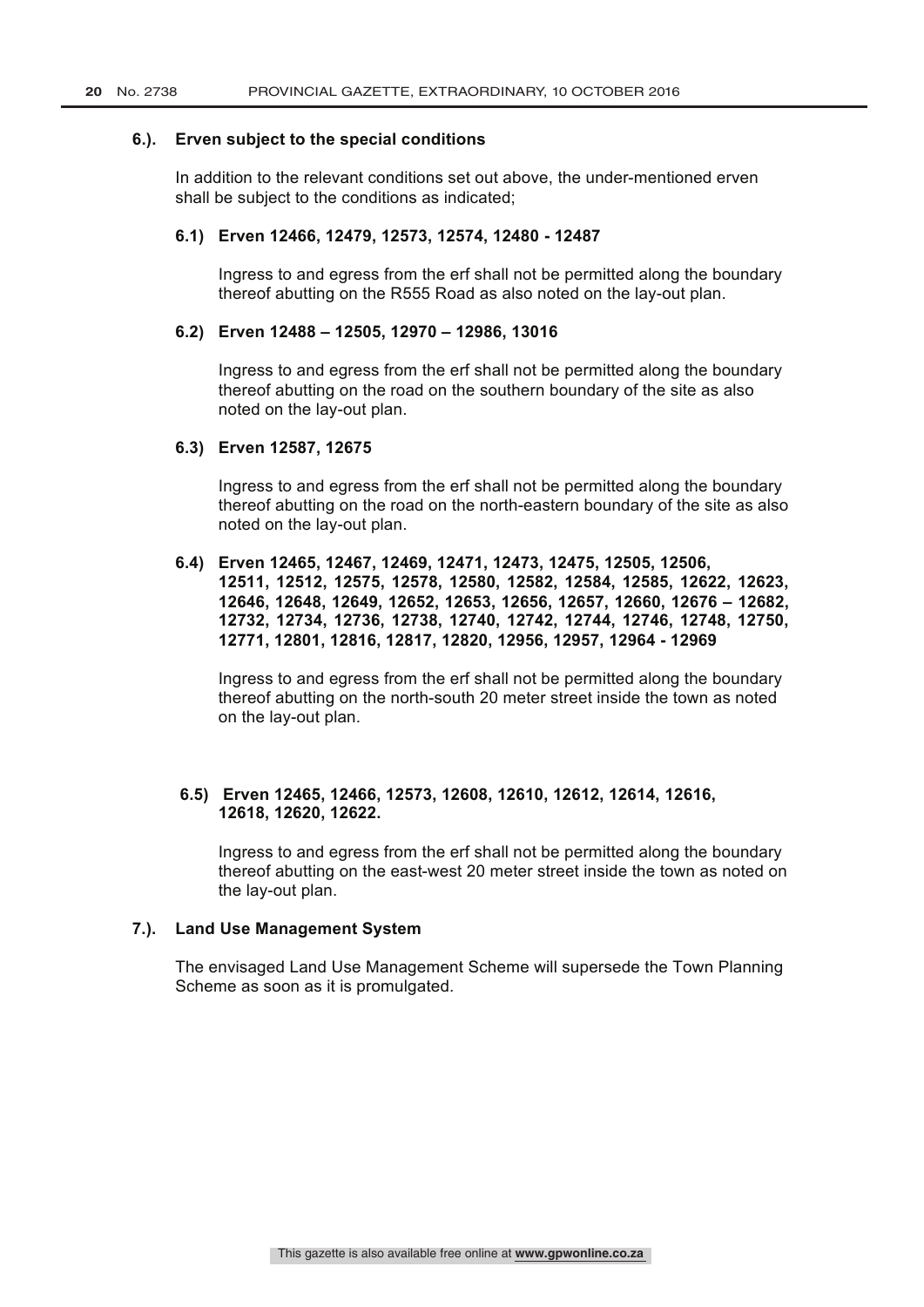#### **LOCAL AUTHORITY NOTICE 111 OF 2016**

#### **DECLARATION AS AN APPROVED TOWNSHIP: DENNESIG NORTH**

**STATEMENT OF CONDITIONS UNDER WHICH THE APPLICATION MADE BY STEVE TSHWETE LOCAL MUNICIPALITY (HEREINAFTER REFERRED TO AS THE APPLICANT) IN TERMS OF CHAPTER IV OF THE TOWN-PLANNING AND TOWNSHIPS ORDINANCE, 1986 (ORDINANCE 15 OF 1986), FOR PERMISSION TO ESTABLISH A TOWNSHIP ON PORTION 354 (A PORTION OF THE REMAINDER OF PORTION 27) OF THE FARM MIDDELBURG TOWN AND TOWNLANDS 287 JS HAS BEEN GRANTED**

- **1. CONDITIONS TO BE COMPLIED WITH PRIOR TO THE DECLARATION OF THE TOWNSHIP IN TERMS OF THE PROVISIONS OF SECTION 103 OF THE TOWN-PLANNING AND TOWNSHIPS ORDINANCE, 1986 (ORDINANCE 15 OF 1986) (HEREINAFTER REFERRED TO AS ORDINANCE 15 OF 1986)**
	- 1.1 GENERAL
		- (a) The applicant shall satisfy the Municipality that
			- (i) the relevant amendment scheme (in terms of section 125 of Ordinance 15 of 1986) is in order and may be published simultaneously with the declaration of the township as an approved township;
			- (iii) the name of the township as well as the street names have been approved;
		- (b) The applicant shall comply with the provisions of sections 72, 75 and 101 of Ordinance 15 of 1986.

#### **2. CONDITIONS OF ESTABLISHMENT (CONDITIONS WHICH WILL BE APPLICABLE TO THE APPROVED TOWNSHIP IN TERMS OF SECTION 103 OF ORDINANCE 15 OF 1986)**

2.1 NAME

The name of the township shall be Dennesig North.

2.2 LAYOUT / DESIGN

The township shall consist of erven as indicated on General Plan Number 333/2014.

2.3 DISPOSAL OF EXISTING CONDITIONS OF TITLE

All erven shall be made subject to existing conditions and servitudes, if any, but excluding the following conditions which will not be brought forward to the individual erven in the Township, namely: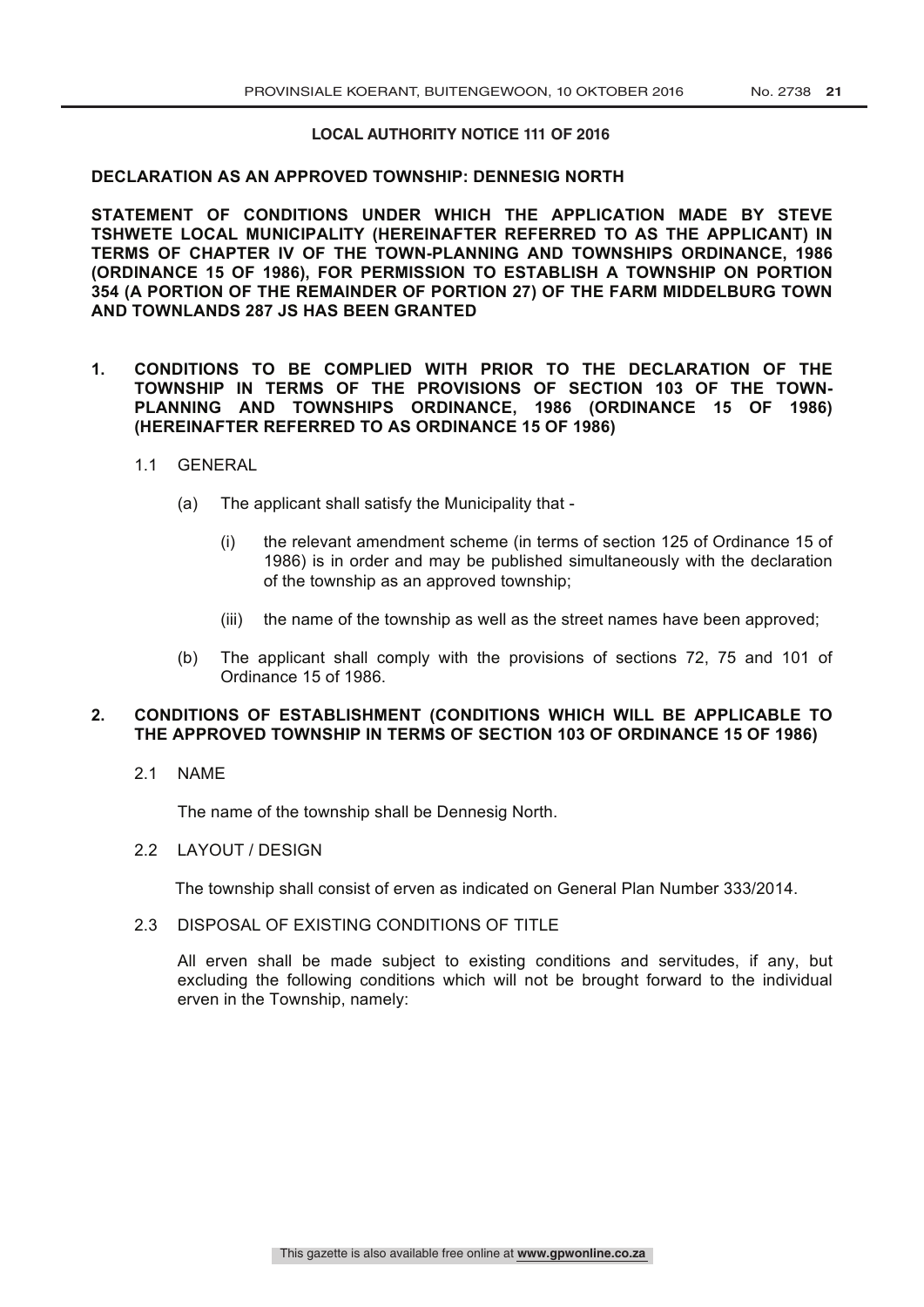- 2.3.1 Die voormalige Resterende Gedeelte van Gedeelte 27 van die gemelde plaas, groot 8794,0978 hektaar (waarvan die eiendom hierkragtens gehou, 'n gedeelte uitmaak) is onderhewig aan Notariële Akte 1372/1959-S, geregistreer op 30 Desember 1959, waarkargtens die reg aan die ELEKTRISITEITSVOORSIENINGSKOMMISSIE verleen is om elektrisiteit oor die eiendom te vervoer tesame met die bykomende regte en onderhewig aan voorwaardes soos meer volledig blyk uit gemelde Notariële Akte en Kaart daarby aangeheg.
- 2.3.2 Die voormalige Resterende Gedeelte van Gedeelte 27 van gemelde plaas, groot 9198,9264 hektaar (waarvan die eiendom hierkragtens gehou 'n gedeelte uitmaak) is onderhewig aan Notariële Akte 1335/1967-S geregistreer op 20 Oktober 1967, waarkragtens die reg aan ELEKTRISITEITSVOORSIENINGSKOMMISSIE verleen is om elektrisiteit oor die eiendom te vervoer tesame met bykomende regte en onderhewig aan voorwaardes soos meer volledig sal blyk uit gemelde Notariële Akte en Kaart daarby aangeheg.
- 2.3.3 Die voormalige Resterende Gedeelte van Gedeelte 27 van gemelde plaas groot 8005,5945 hektaar (waarvan die eiendom hierkragtens gehou 'n gedeelte uitmaak) is onderhewig aan Notariële Akte 1023/1969-S geregistreer op 7 Augustus 1969 waarkragtens die reg aan ELEKTRISITEITSVOORSIENINGSKOMMISSIE verleen is om elektrisiteit oor die eiendom te vervoer, tesame met bykomende regte en onderhewig aan voorwaardes, soos meer volledig sal blyk uit gemelde Notariële Akte en Kaart daarby aangeheg.
- 2.3.4 Die voormalige Resterende Gedeelte van Gedeelte 27 van voormelde plaas groot 7983,7247 hektaar (waarvan die eiendom hierkragtens gehou 'n gedeelte uitmaak) is onderhewig aan Notariële Akte 457/1970-S, geregistreer op 11 Junie 1970 waarkragtens die reg aan ELEKTRISITEITSVOORSIENINGSKOMMISSIE verleen is om elektrisiteit oor die eiendom te vervoer, tesame met bykomende regte en onderhewig aan voorwaardes soos meer volledig sal blyk uit gemelde Notariële Akte en Kaart daarby aangeheg.
- 2.3.5 Die voormalige Resterende Gedeelte van Gedeelte 27 van voormelde plaas groot 7538,7695 hektaar (waarvan die eiendom hierkragtens gehou 'n gedeelte uitmaak) is onderhewig aan Notariële Akte K1043/1975-S geregistreer op 18 April 1975 waarkragtens die reg aan ELEKTRISITEITSVOORSIENINGSKOMMISSIE verleen is om elektrisiteit oor die eiendom te vervoer tesame met bykomende regte en onderhewig aan voorwaardes soos meer volledig sal blyk uit gemelde Notariële Akte en Kaart daarby aangeheg.
- 2.3.6 Die voormalige Resterende Gedeelte van Gedeelte 27 van voormelde plaas groot 7245,0942 hektaar (waarvan die eiendom hierkragtens gehou 'n gedeelte uitmaak) is onderhewig aan Notariële Akte K3269/1977-S, geregistreer op 25 Oktober 1977 waarkragtens die reg aan ELEKTRISITEITSVOORSIENINGSKOMMISSIE verleen is om elektrisiteit oor die eiendom te vervoer tesame met bykomende regte en onderhewig aan voorwaardes soos meer volledig sal blyk uit gemelde Notariële Akte en Kaart daarby aangeheg.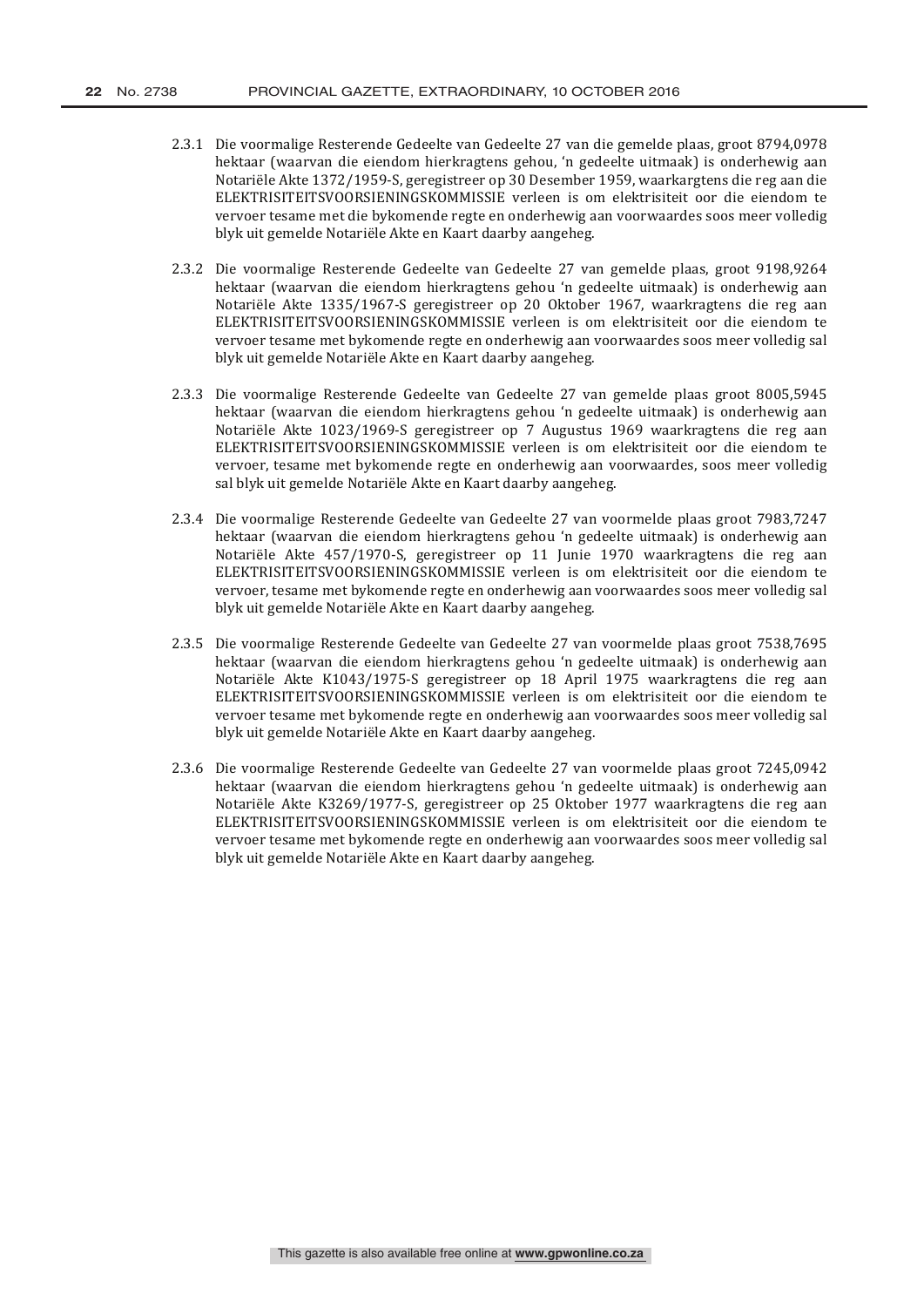2.3.7 Die voormalige Resterende Gedeelte van Gedeelte 27 van voormelde plaas groot 7245,0942 hektaar (waarvan die eiendom hierkragtens gehou 'n gedeelte uitmaak) is onderhewig aan Notariële Akte K1735/1977-S, gedateer 21 Maart 1977, waarkragtens 'n Serwituut van Reg van Weg groot 2857 vierkante meter verleen is aan die REPUBLIEK VAN SUID-AFRIKA tesame met bykomende regte, welke Serwituut aangetoon is deur FIGUUR ABCDEFA op Kaart LG A3525/1975, geheg aan voormelde Notariële Akte 1735/1977-S soos meer volledig sal blyk uit gemelde Notariële Akte.

#### 2.4 REMOVAL, REPOSITIONING, MODIFICATION OR REPLACEMENT OF MUNICIPAL **SERVICES**

Should it become necessary to move or replace any existing municipal services as a result of the establishment of the township, the cost thereof shall be borne by the township owner.

2.5 REMOVAL, REPOSITIONING, MODIFICATION OR REPLACEMENT OF ESKOM POWER LINES

Should it become necessary to remove and/or replace any existing power lines of Eskom as a result of the establishment of the township, the cost thereof shall be borne by the township owner.

2.6 REMOVAL, REPOSITIONING, MODIFICATION OR REPLACEMENT OF TELKOM **SERVICES** 

Should it become necessary to remove and/or replace any existing TELKOM services as a result of the establishment of the township, the cost thereof shall be borne by the township owner.

#### **3. CONDITIONS OF TITLE**

#### **3.1 THE ERVEN MENTIONED BELOW SHALL BE SUBJECT TO THE CONDITIONS AS INDICATED, LAID DOWN BY THE STEVE TSHWETE LOCAL MUNICIPALITY IN TERMS OF THE PROVISIONS OF THE TOWN-PLANNING AND TOWNSHIPS ORDINANCE, 1986 (ORDINANCE 15 OF 1986)**

3.1.1 ALL ERVEN

(a) The erf shall be subject to a servitude, 2m wide, for municipal services (water, sewer, electricity and stormwater) (hereinafter referred to as "the services"), in favour of the local authority, along any two boundaries, except a street boundary and, in the case of a panhandle erf, an additional servitude for municipal purposes, 2m wide, over the entrance portion of the erf, if and when required by the local authority: Provided that the local authority may waive any such servitude.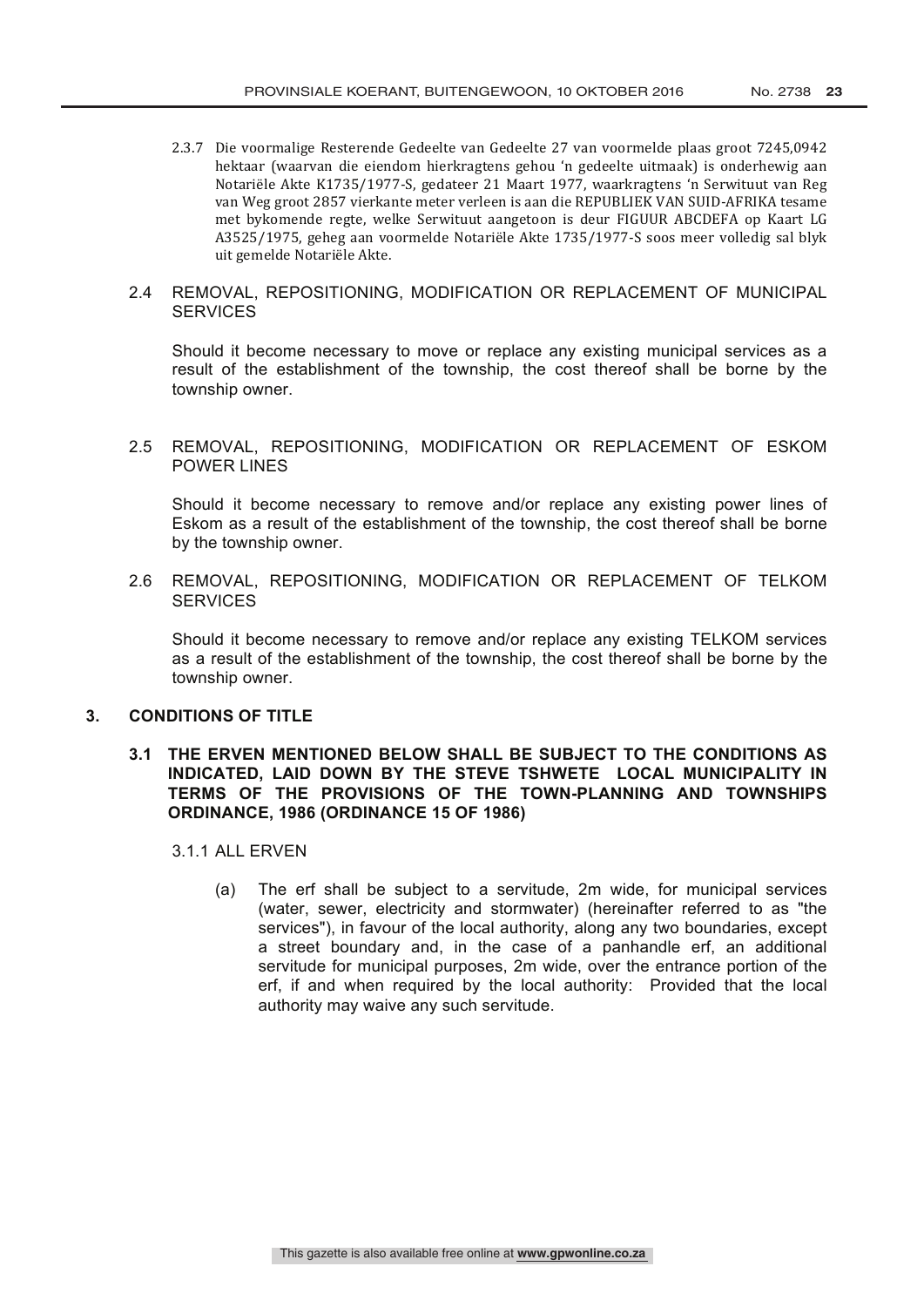- (b) No buildings or other structures may be erected within the aforesaid servitude area and no trees with large roots may be planted within the area of such servitude or within a distance of 2m from it.
- (c) The Municipality shall be entitled to temporarily deposit on the land adjoining the aforesaid servitude, any material it excavates during the laying, maintenance or removal of such services and other works which in its discretion it regards necessary, and furthermore the Municipality shall be entitled to reasonable access to the said property for the aforesaid purpose, subject to the provision that the Municipality shall make good any damage caused during the laying, maintenance or removal of such services and other works.
- 3.1.2 Erven 6, 12, 16, 169, 180, 197, 203, 210, 216, 223, 228, 244, 304, 308, 315, 319, 358, 361, 370, 373, 533, 547.
	- (a) The erf shall be subject to a servitude, 2m wide, for stormwater purposes.
	- (b) No buildings or other structures may be erected within the aforesaid servitude area and no trees with large roots may be planted within the area of such servitude or within a distance of 2m from it.
	- (c) The Municipality shall be entitled to temporarily deposit on the land adjoining the aforesaid servitude, any material it excavates during the laying, maintenance or removal of such services and other works which in its discretion it regards necessary, and furthermore the Municipality shall be entitled to reasonable access to the said property for the aforesaid purpose, subject to the provision that the Municipality shall make good any damage caused during the laying, maintenance or removal of such services and other works.
- **4. CONDITIONS WHICH, IN ADDITION TO THE EXISTING PROVISIONS OF THE RULING TOWN-PLANNING SCHEME, HAVE TO BE INCORPORATED IN THE STEVE TSHWETE TOWN PLANNING SCHEME, 2004 IN TERMS OF SECTION 125 OF ORDINANCE 15 OF 1986.**
	- 4.1 ERVEN 245-250, 252-259, 288-302, 320-419, 421-485, 510-519

Use Zone 1: Residential 1 (erven measuring ±350m²)

Density: One dwelling house per 350m<sup>2</sup> erf; Height Zone 0; Minimum dwelling house size: 60m<sup>2</sup> Other applicable conditions will be as per the Steve Tshwete Town Planning Scheme, 2004

4.2 ERVEN 160-180, 191-243, 260-286, 304-319, 486-509, 585-624, 653-670

Use Zone 1: Residential 1 (erven measuring ±500m²)

Density: Density Zone 6 in the Scheme (One dwelling house per 500m² erf); Height Zone 0;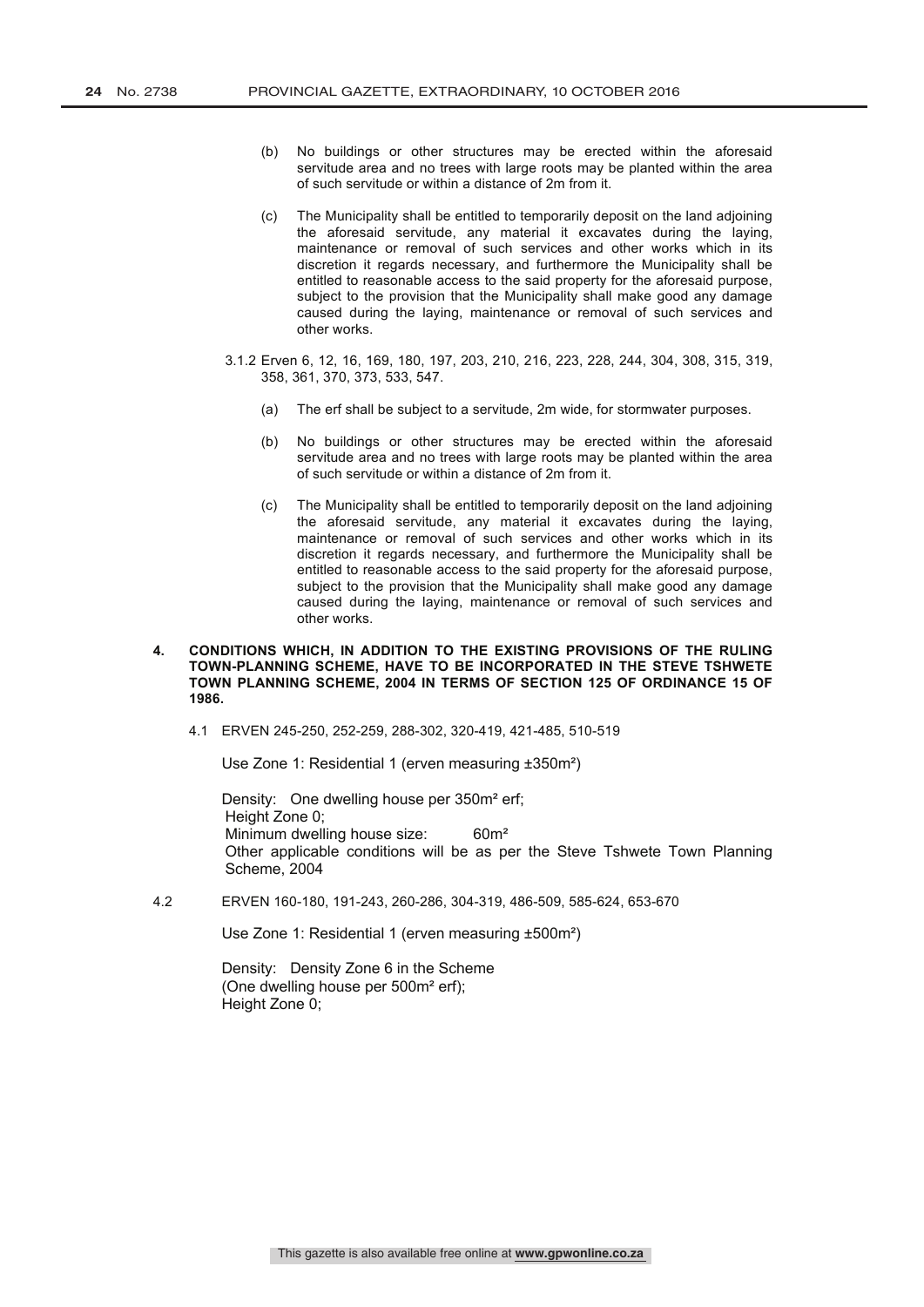Minimum dwelling house size: 120m² Other applicable conditions will be as per the Steve Tshwete Town Planning Scheme, 2004

4.3 ERVEN 1-17, 65, 67-85, 109-122, 183-190, 520-525, 529-550, 565-584, 625-652, 671- 679

Use Zone 1: Residential 1 (erven measuring ±700m²)

Density: Table D: Density Zone 8 in the Scheme (One dwelling house per 700m² erf); Height Zone 0: Minimum dwelling house size: 180m² Other applicable conditions will be as per the Steve Tshwete Town Planning Scheme, 2004

4.4 ERVEN 21-30, 32-63, 87-108, 123-157, 522-524, 552, 555-564, 680-703, 705-718

Use Zone 1: Residential 1 (erven measuring ±900m²)

Density: Table D: Density Zone 10 in the Scheme (One dwelling house per 900m² erf); Height Zone 0; Minimum dwelling house size: 250m² Other applicable conditions will be as per the Steve Tshwete Town Planning Scheme, 2004

4.5 ERVEN 18, 31and 554

Use Zone 2: "Residential 2"

| Density:  | 20 dwelling units per hectare; |
|-----------|--------------------------------|
| FAR:      | 1.5:                           |
| Coverage: | $50\%$                         |
| Height:   | 3 Storeys;                     |

Subject to Clause 26 in the Steve Tshwete Town Planning Scheme, 2004;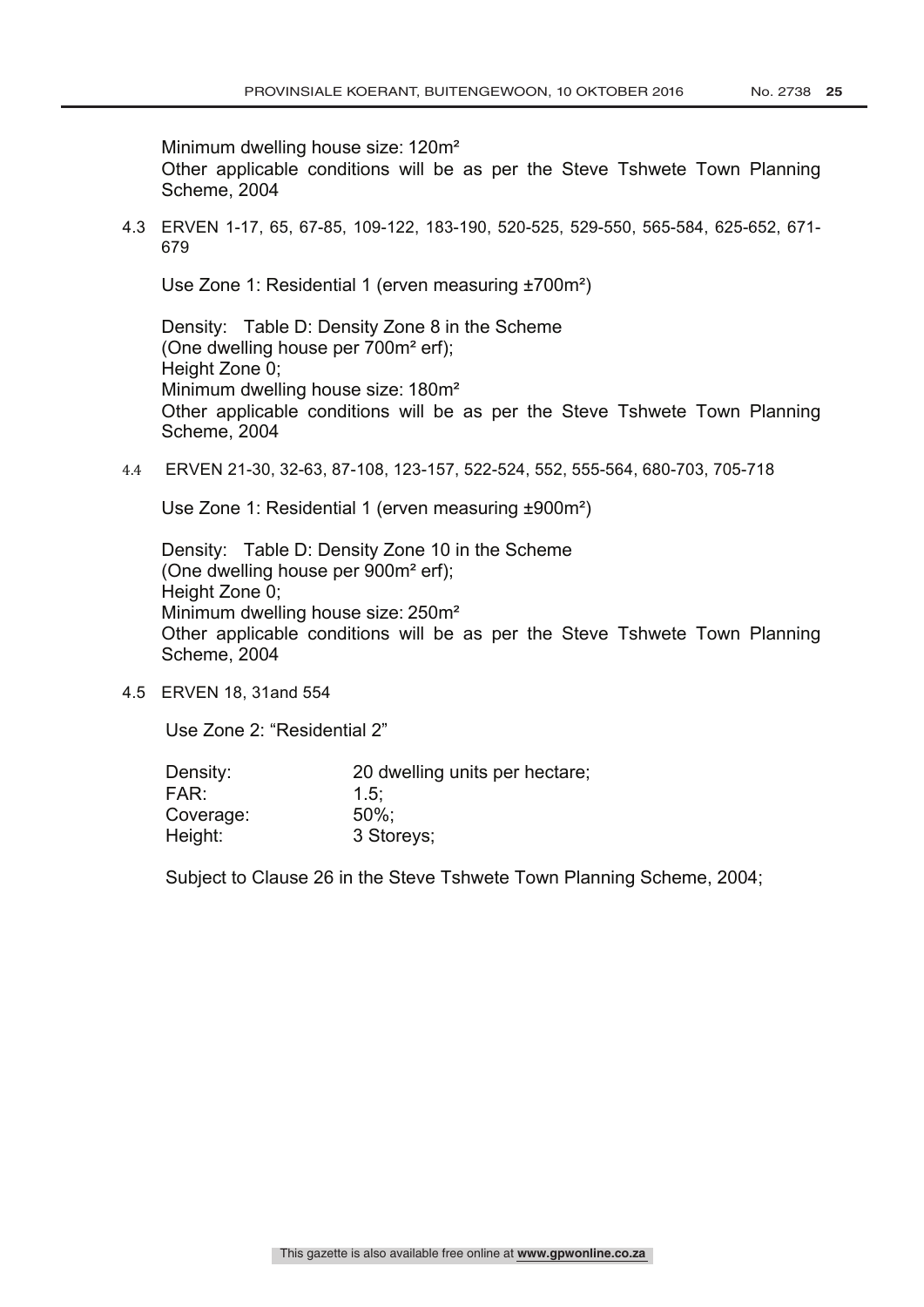#### ERVEN 19, 251 and 521

Use Zone 3: "Residential 3"

Density: 60 units per hectare;<br>FAR: 2.1; FAR: Coverage: 70%; Height: 3 storeys

Subject to Clause 27 in the Steve Tshwete Town Planning Scheme, 2004;

4.6 ERVEN 20 and 303

Use Zone 8: "Business 3"

FAR: 0.8;<br>Coverage: 40%; Coverage: Height: 2 storeys;

Subject to further conditions contained in the Steve Tshwete Town Planning Scheme; 2004.

4.7 ERVEN 64, 66, 159, 182, 244, 287, 420, 551, 553 and 704.

Use Zone 15: "Institutional"

Subject to further conditions contained in the Steve Tshwete Town Planning Scheme; 2004.

4.8 ERVEN 181 and 377

Use Zone 18: "Municipal"

Subject to further conditions contained in the Steve Tshwete Town Planning Scheme; 2004.

4.9 ERF 158.

Use Zone 16: "Educational"

Subject to further conditions contained in the Steve Tshwete Town Planning Scheme; 2004.

4.10 ERVEN 719-724.

Use Zone 23: "Public Open Space"

Subject to further conditions contained in the Steve Tshwete Town Planning Scheme; 2004.